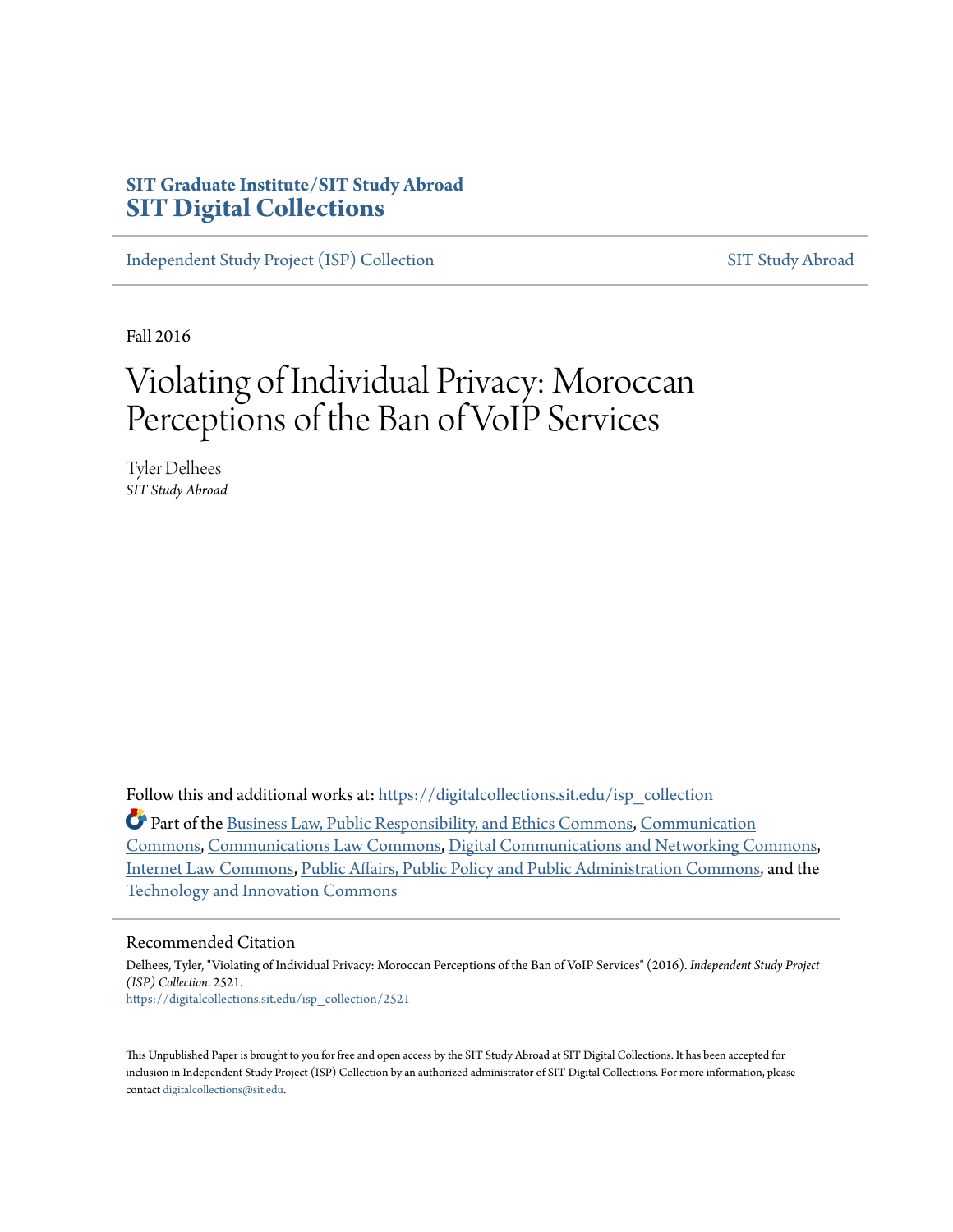Violating of Individual Privacy:

Moroccan Perceptions of the Ban of VoIP Services

Delhees, Tyler

Belghazi, Taieb

SIT Morocco: Multiculturalism and Human Rights

4 December 2016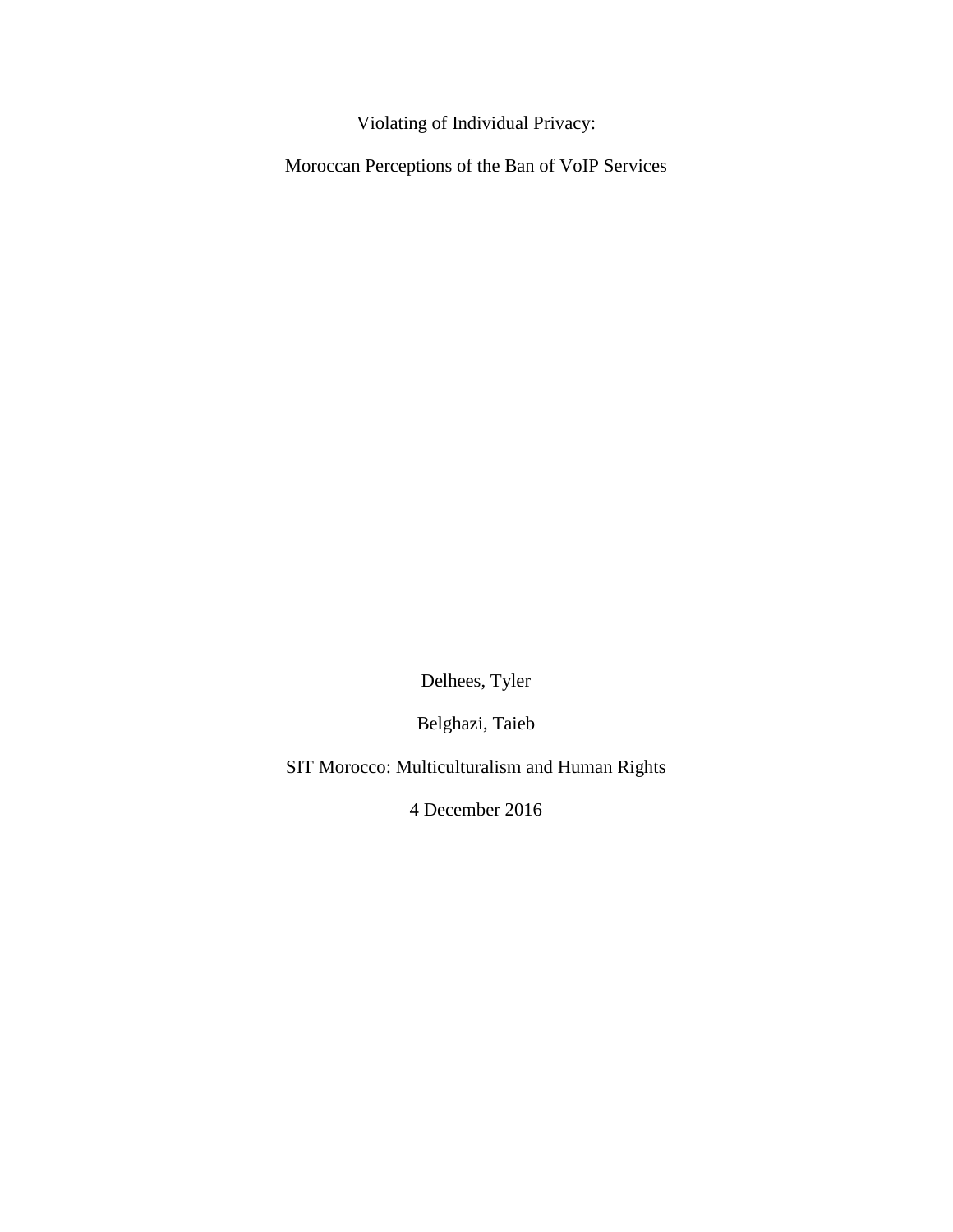## **ABSTRACT**

On January 6, 2016, the Moroccan telecommunications regulatory agency, the ANRT, announced a ban onVoice Over Internet Protocol(VoIP)calling services such as Skype, WhatsApp, and Viber. The ban triggered sweeping opposition among the Moroccan public, opening discussion of digital rights, censorship, and Internet governance. Considering liberal democratic rights in the 2011 Moroccan Constitution and a history of censorship, this study analyzes the official justification of the ANRT alongside additional explanations involving business interests and the security services. The purpose of this study is to gauge the perceptions of Moroccans on the decision of the ANRT and provide a holistic explanation. Through interviews with three professionals, this study examines alternativeperceptions of the ban and compares the bases of each.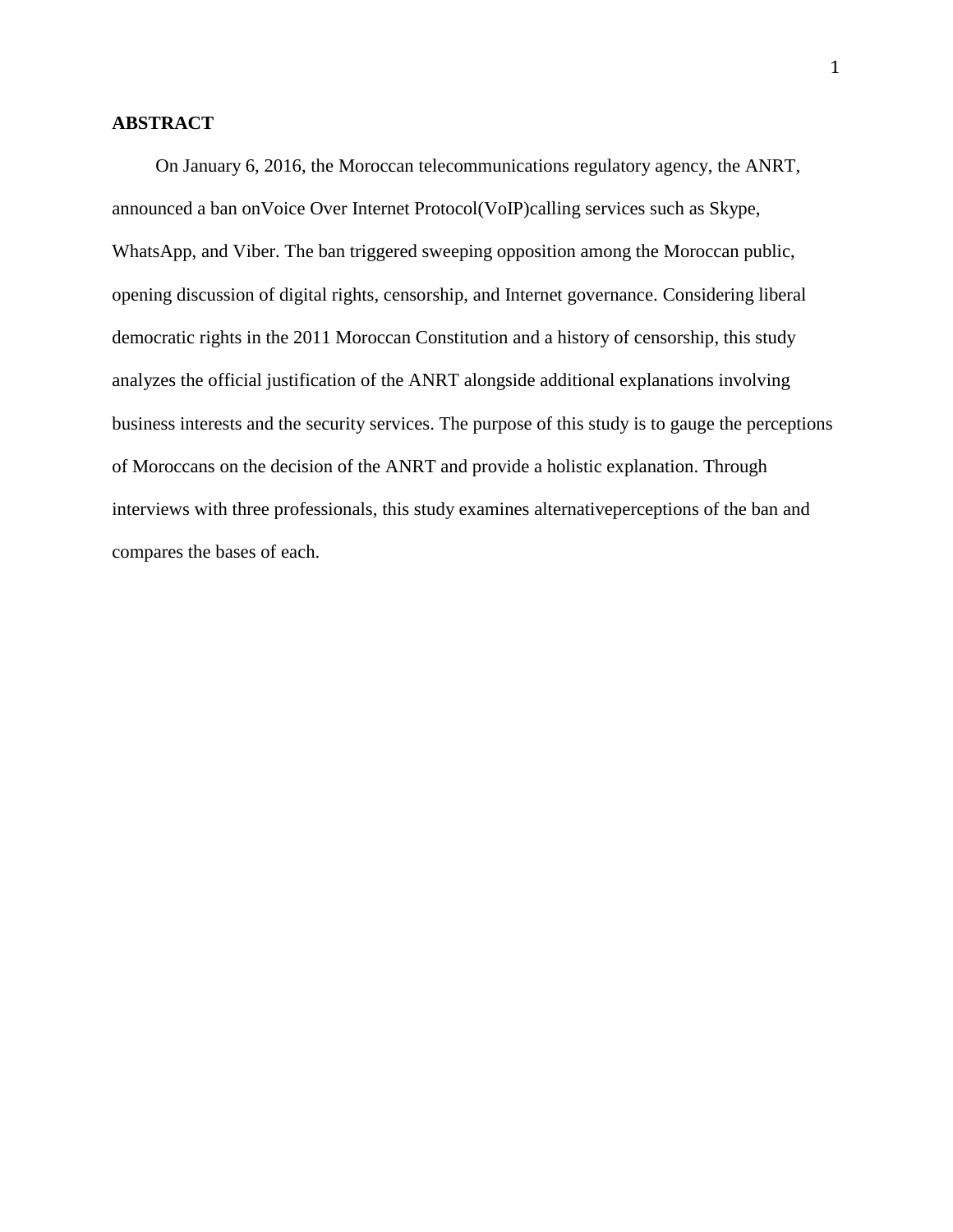# **TABLE OF CONTENTS**

| <b>INTRODUCTION</b>      |    |
|--------------------------|----|
| <b>LITERATURE REVIEW</b> |    |
| <b>METHODOGY</b>         |    |
| <b>CONTEXT</b>           |    |
| <b>PERSPECTIVES</b>      | 15 |
|                          |    |

| <b>CONCLUSION</b>       | 19 |
|-------------------------|----|
| <b>ACKNOWLEDGEMENTS</b> | 21 |
| <b>REFERENCES</b>       | 22 |
| <b>APPENDIX</b>         |    |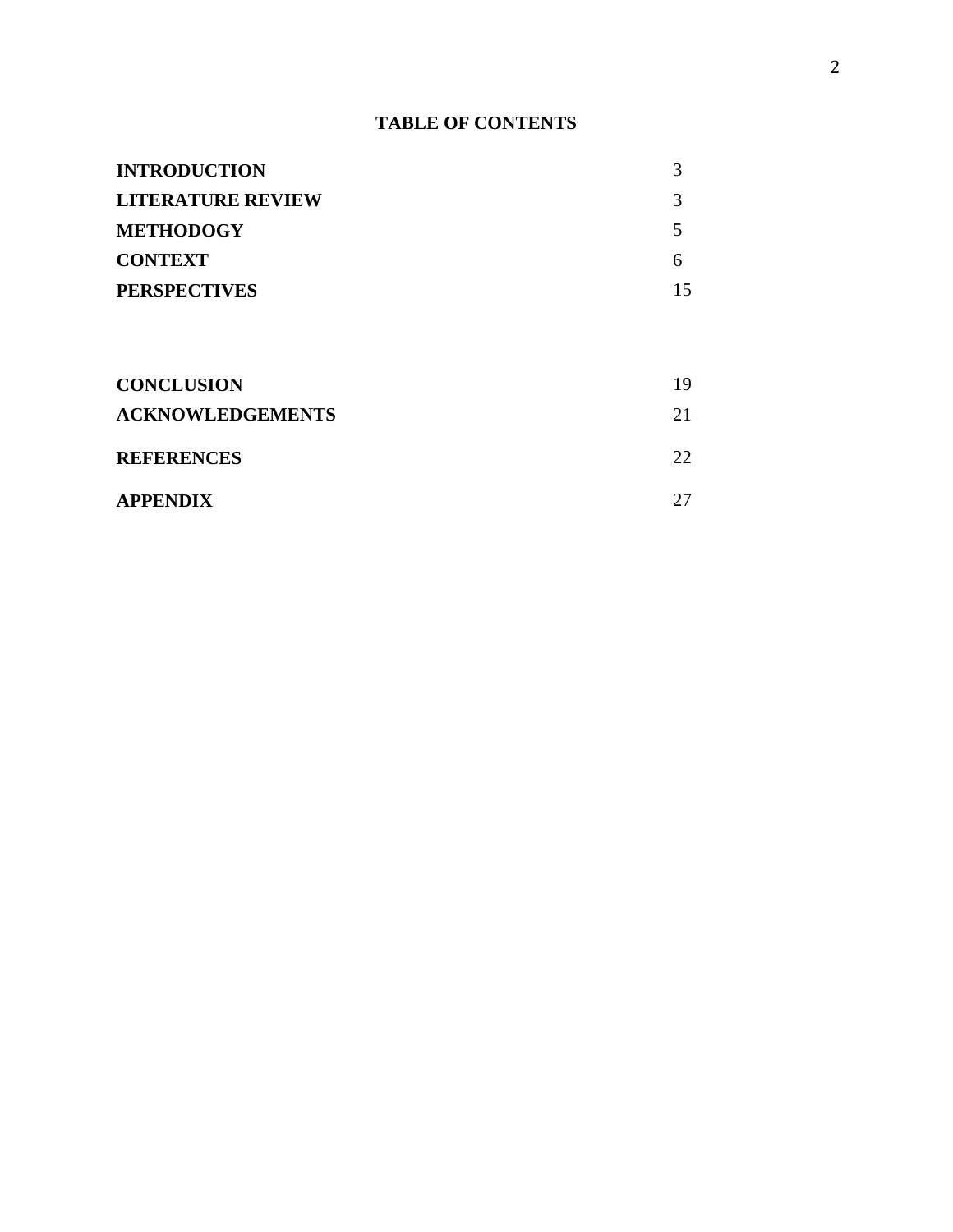### **INTRODUCTION**

Considering the waves of anti-establishment politics around the world today, digital media and the potential vested within mustered much attention. Social media's effects on political dynamics in an age of globalization are hackneyed in scholarly work, yet the availability of new technologies is too often assumed. While cyberspace offers societies new public space and a forum for fighting injustice and violations of human rights, its ultimate potential only reaches as high as Internet governors allow. In democratic and nondemocratic countries alike, the governors have proven to be adroit in limiting the full potential of digital technologies.The Moroccan experiment with banning Voice over Internet Protocol (VoIP) services presents a case of government meddling in the cyber domain and effectively limiting the degree to which society can utilize the technology. It is this juxtaposition that this study will examine while seeking to map expert perceptions of the Moroccan regulation of VoIP and its ultimate unraveling. By analyzing and comparingexpert perceptions, this research elaborates on the Moroccan cybersecurity context and positions the ban at the intersection of human rights and new technologies.

## **LITERATURE REVIEW**

The use of digital technologies and its socio-political effects have been amply researched. For this study, previous literature can be divided thematicallyinto that on free speech, surveillance theory, andauthoritarian reactions to digital technologies.

Discussing the limits of free speech in Moroccan society, Smith and Loudiyidentify three "red line" topics—the king and the royal house, Islam as the state religion, and territorial integrity—which have become de facto taboos in public discourse and grounds for state action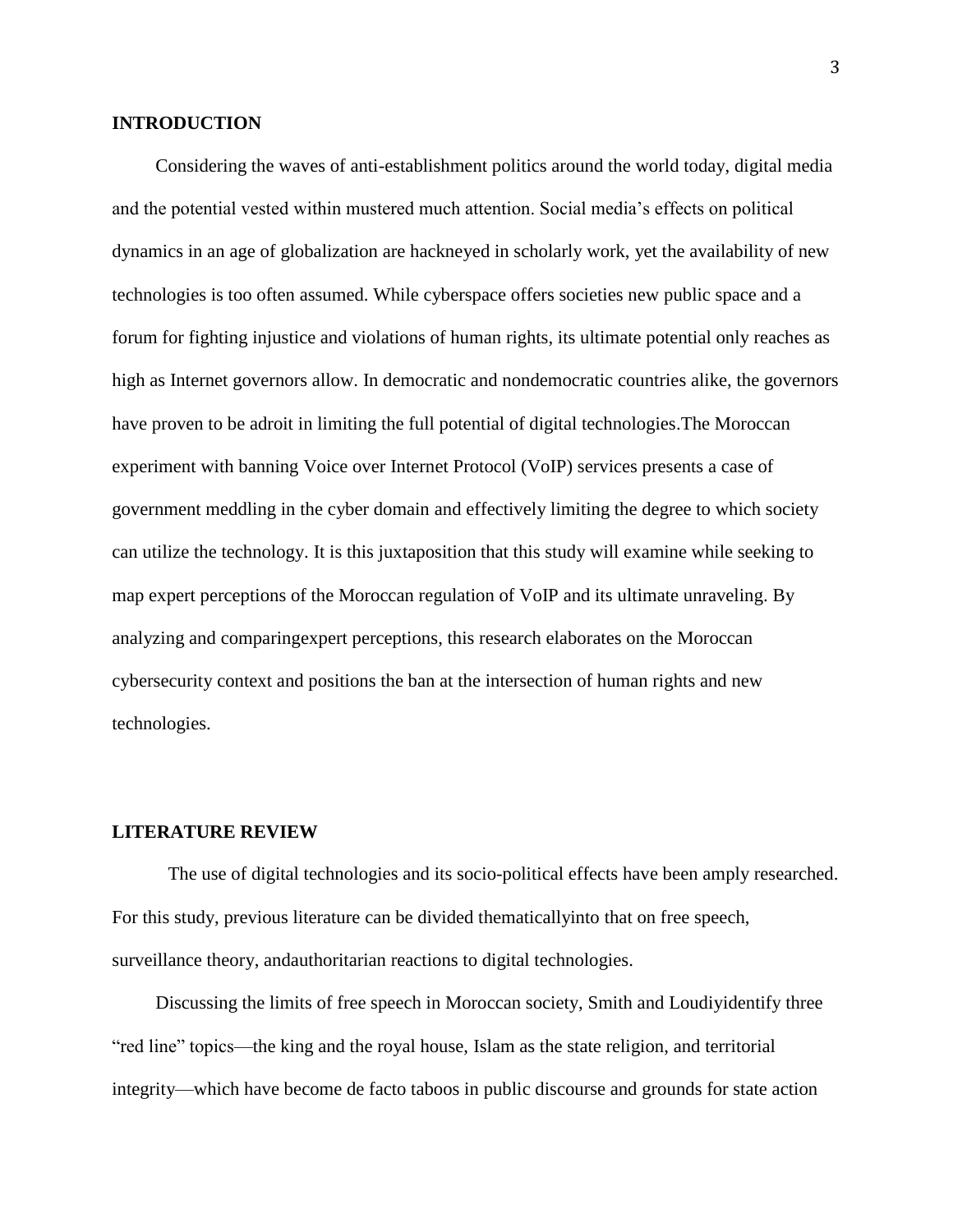against citizens (2005). Although the regime of Mohammed VI has allowed greater freedom than the previous regime, these red lines remain fair grounds for arrests, detentions, and censorship of the media. Smith and Loudiyargue that "regulative control is exercised both through selfcensorship and the manipulation of information" (2005). Conceptually, David Lyon in *The Electronic Eye* explains self-censorship as a result of state surveillance and the public fear created by it. He puts forth Jeremy Bentham's panoptic prison plan, further applied to technology by Michel Foucault, as a lens through which to understand electronic surveillance. Borrowing from Foucault, he theorizes electronic surveillance as gaining its power from the invisibility, uncertainty, and fear of punishment generated (Lyon, 1994). The effectiveness and enforcement of order is established through these means in surveillance in much the same way that it is established in the panoptic prison.

In political sciencediscourse, perceptions of the effects ofinformation and communication technologies (ICTs)vary between the digital optimists and digital pessimists (Zaid, 2016). The digital optimists emphasize the democratizing effect of ICTs and their use as a public spaceparticularly during the Arab Spring uprisings. The digital pessimists counter with three undemocratic threats posed by the same technologies: Internet openness, surveillance, and big data. On the side of the digital pessimists, Bruce Schneier argues that governments and multinational corporations control the upper handand outweigh the benefits offered by the optimists (Zaid, 2016). Elizabeth Bryant analyzes authoritarian use of ICTs and illuminates how regimes enhance their power incyberspace,a "contested space"(2012).Explaining thatgovernments will utilize technologies if available, she quotes EvgenyMorozovwho proclaimed, "technology changes over time…human nature, hardly ever" (Bryant, 2012).Moreover, Shirkyexplains the digital behavior of governments as a reaction to the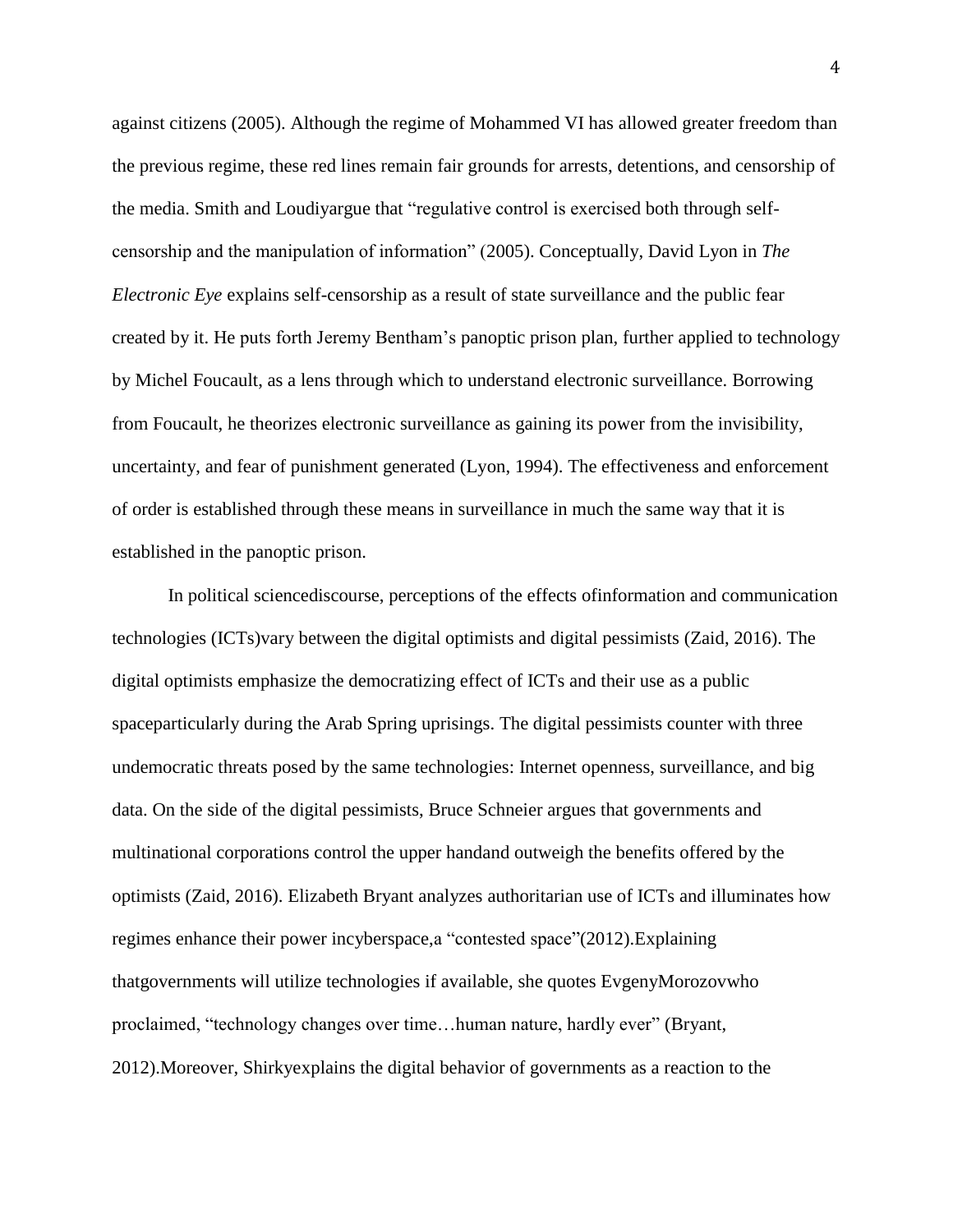"conservative dilemma," a threat to authoritarianism from the public awareness that new technologies create (2011). This public awareness is an element that contributes to the expansion of the cyber public sphere.

## **METHODOLOGY**

#### *Research design*

This study is designed to explore expert opinion on the topics of the ANRT's ban and digital rights in Morocco through purposeful sampling. Data is compiled from academic and professional sources as well as semi-structured interviews with expertsin the ICT field. In order to focus on expert opinion, interviews with the Moroccan public are excluded from this study. Interviews were conducted with a digital rights activist, an IT consultant, and a software developer. Each was conducted between November 12 and December 3, 2016 and voicerecorded for review. The semi-structured approach to interviews benefited this research as each individual was encouraged to speak according to his specific specialties. English and Arabic were the languages used during this study; interviews in Arabic were interpreted with the aid of a translator.

#### *Limitations*

Moreover, this study is limited by personal bias, the length of study, and language. First, my status as a foreign student with a temporary itinerary in Morocco contributed to the difficulty of contacting individuals and conducting candid research. This knowledge and recognition of my American identity contributed to the information obtained as well as the limited access to professionals. Second, this study was limited by its timeline. Individuals were contacted by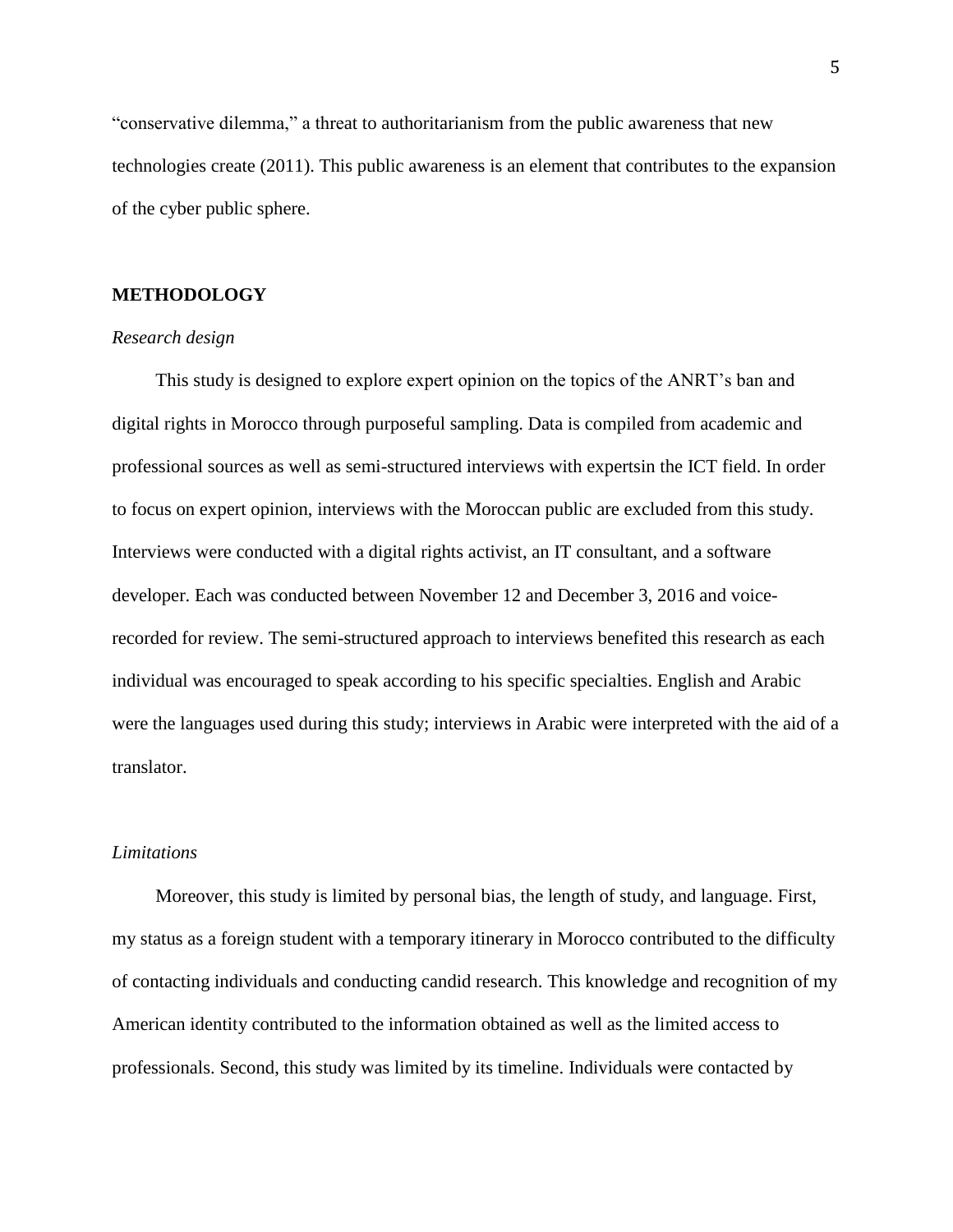means of phone calls, e-mail, and Twitter, yet establishing contact and scheduling interviews was difficult within the timeframe of three weeks.Even so, I established contact and rapport with individuals who had been introduced to me through my advisor and academic director.Finally, I must also account for the limited use of French in this study. Not attaining a working proficiency in the language limited the technical articles from which I could research.

#### *Bias*

As an American student biased towards liberal democratic principles, my perspective is biased to frame the ANRT ban as an issue of privacy and national security. This debate in the United States and the revelations of Edward Snowden influenced my approach to this topic. Further, my position as a foreigner in Morocco affects the quality of cross-cultural consideration in this study. Recognizing the limits of this research and how my background affects it, I have attempted to present a candid and coherent account of this recent development.

### **CONTEXT**

#### *The ban and its lifting*

The ANRT officially enforced a ban on VoIP services on January 6, 2016. However, implementation of the ban was gradual and unannounced months before the official ANRT announcement. Although VoIP services had previously been stopped without announcement in 2014, Moroccans noticed that services began stopping prior to the ban. HananeBoujemi, a technology policy expert with experience in the MENA region, mentions that the baninvokes a 2004 resolution from the ANRT seeking to protect the financial interests of telecom operators. While Boujemi does not have specific economic figures relevant to the ban, she notes that the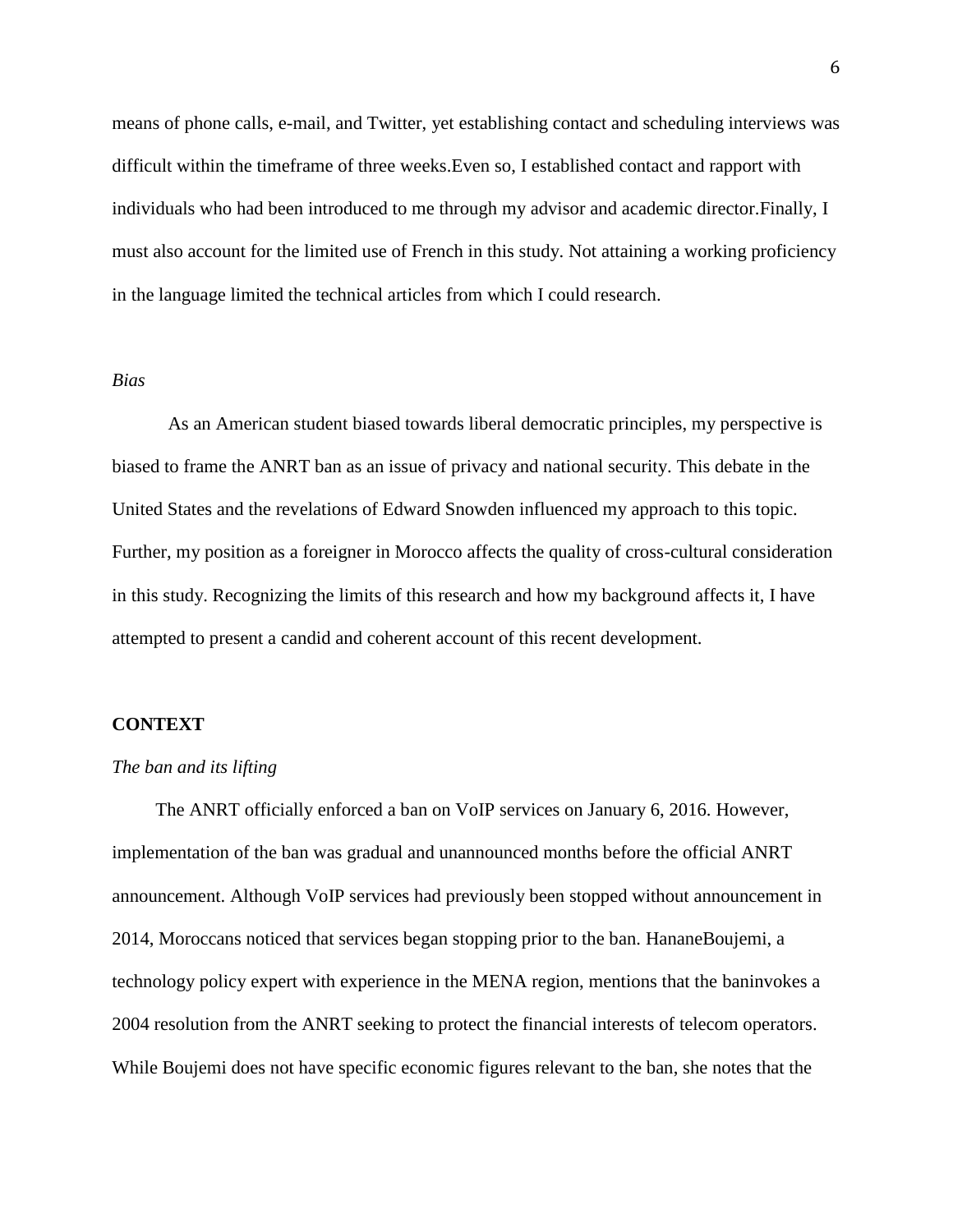ban had hurt customer choice and the image of the telecoms (2016). Further, it is important to recognize that the ANRT, not the telecom operators, had the final word. In fact, both INWI and Meditelexpressed frustration with the ban and its effects on their images as many blamed the operators (INWI Withdraws from Maroc Web Awards After ANRT Banned Skype, FaceTime, 2016).

After ten months of enforcing the ban through telecom operators, the agency officially restored VoIP services on November 4, 2016. Like the beginning of the ban, reports of the ending of the ban surfaced before the ANRT communiqué. The ending was suspiciously preceded by the removal of the director general of the ANRT, Azeddine El MountassirBillah, which will be discussed in perspectives section. Two factors appear to explain the ultimate decision of the agency to lift the ban. First, COP22 meetings were held just a week later and the accompanying international spotlight likely put pressure on the state to modify the ban. Second, a Brookings report on Internet shutdowns estimated that the ANRT ban had contributed to a \$320 million loss in the Moroccan economy(West, 2016). Most media outlets disseminated news of the report, and popular protests sprung up thereafter (MarouaneHarmach, personal communication, November 18, 2016). The ANRT officially described its decision in a statement saying, "The decision (to lift the ban) comes after the ANRT's evaluation of the telecom national and international markets, the legal context and taking into consideration the requirements to develop a sector that benefits customers" (You Can Make Skype Calls in Morocco Again). The agency retreated from its original legal invocation.

#### *2011 Constitution, the Judicial System, and Law*

Article 24: "Any person has the right to the protection of their private life."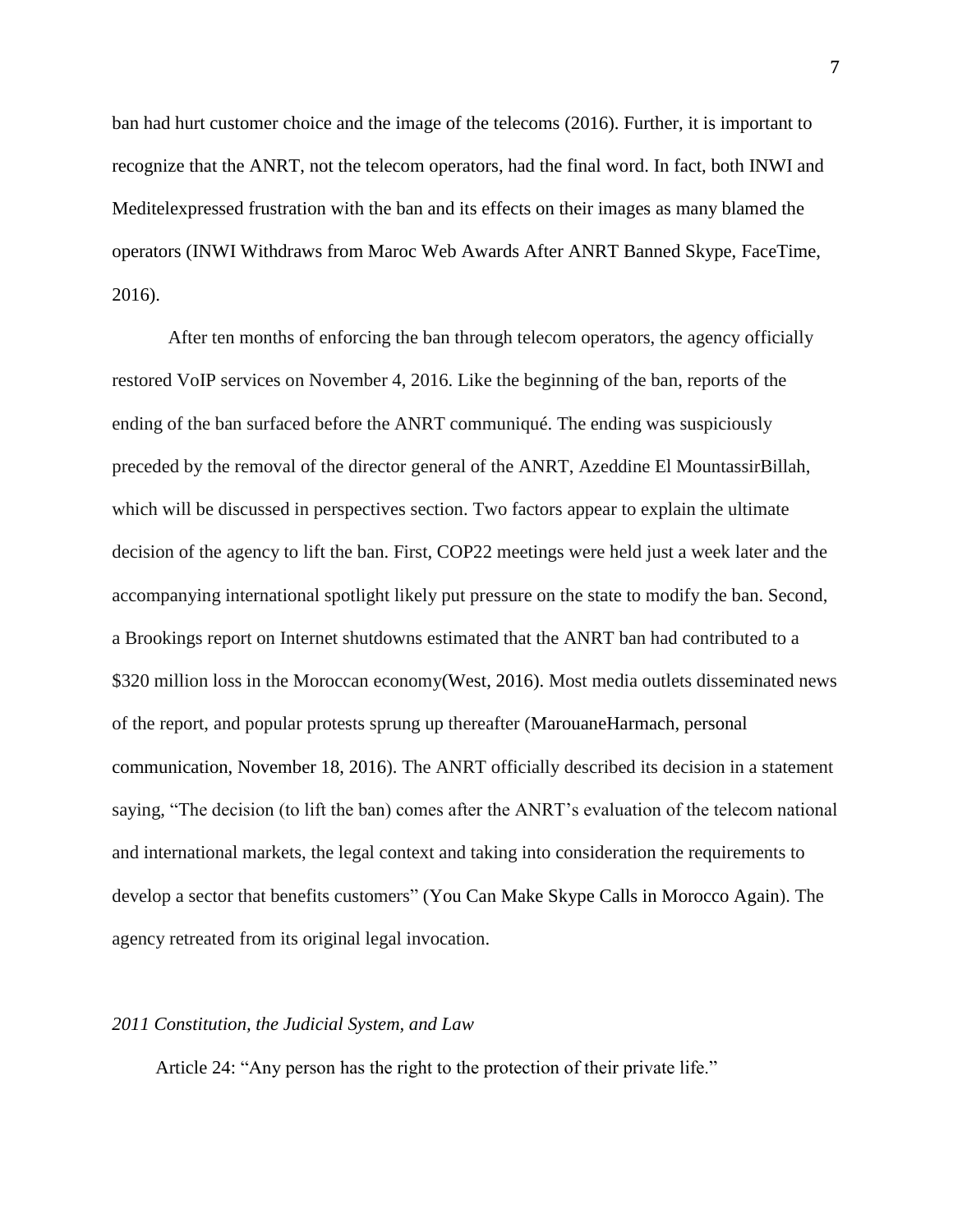"Private communications, under whatever form that may be, are secret. Only justice can authorize, under the conditions and following the forms provided by the law, the access to their content, their total or partial divulgation or their summons [invocation] at the demand [charge] of whosoever."

Article 27: "The right to information may only be limited by the law, with the objective [but] of assuring the protection of all which concerns national defense, the internal and external security of the State, and the private life of persons, of preventing infringement to the fundamental freedoms and rights enounced in this Constitution and of protecting the sources and the domains determined with specificity by the law."

Article 28: "All have the right to express and to disseminate freely and within the sole limitsexpressly provided by the law, information, ideas and opinions."

The Moroccan Constitution of 2011 has been interpreted both as a defense of human rights as well as a specious attempt to bolster oppression while garnering international support as a stabilizing democracy. The rhetoric echoes liberal democratic sentiments and affirms what outsiders would define good governance, a category that many argue is a lifeline for the Moroccan state. All Moroccans are equal before the law. The judiciary is strengthened as an independent body. For the purposes of understanding what the document means for digital rights and the landscape of Internet freedom in Morocco, an analysis of Articles 24, 27, and 28, dealing with the rights to privacy and information must be made.

As is evident in the above excerpts from the constitution, individual rights to privacy and information are guaranteed to the extent that the law and the judicial system permit. Smith argues that these limits make the constitution mere rhetoric to impress international observers. In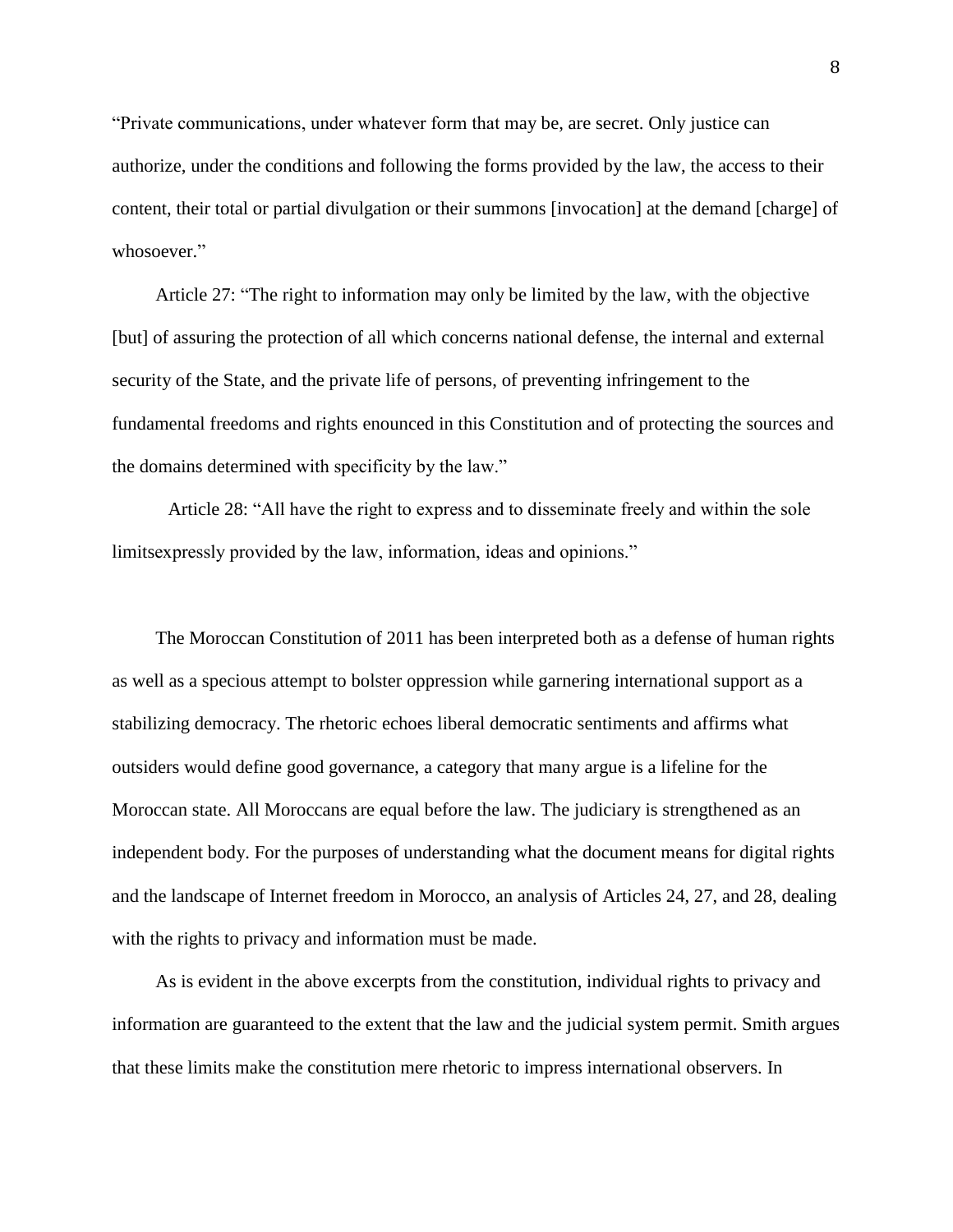practice, local organic laws are tied to the judiciary, an arm of the royal palace and state officials (Zaid, 2016). Although the constitution elaborates that the judiciary is independent, the king is still reserved the position of chair of the Higher Judicial Council (Smith, 2016). The judiciary also follows the Latin legal model from France, which contains a system of civil law rather than common law. The structure of a civil law system inherently privileges legal codes and legislative action over constitutional precedents (The Common Law and Civil Law Traditions).Thus, the Moroccan Constitution holds less power because legislation is the primary guide in judicial decisions.This fact relegates much authority to the judicial system, which is seen as weak and unqualified to understand technologyby some (MarouaneHarmach, personal communication, November 18, 2016). In any case,which legislation is guiding the judiciary on matters of digital rights and privacy?

Most laws affecting digital rights and Internet governance havedecreased personal privacy on account of national security. For example, the 2003 Law to Combat Terror expanded the power of Internet Service Providers (ISPs) and website owners to filter and delete content for the sake of national security and public order (Zaid, 2016). The law added to the Criminal Procedure Code and the Penal Code, providing a broad definition of terrorism and more serious sentences. Similar to the Patriot Act in the United States, this law justifies its provisions with the fear and uncertainty wrought by terrorism specifically after the bombings in Casablanca in May of 2003. Some human rights groups and the U.N.Committee against Torture have raised a red flag and accused the government of opening a secret detention center in Tamara where suspected militants are held and possibly tortured (Human Rights After the Casablanca Bombings, 2004). Digitally, the law has been invoked by the Attorney General to block news websites and arrest an editor accused of advocating terrorism (Zaid, 2016).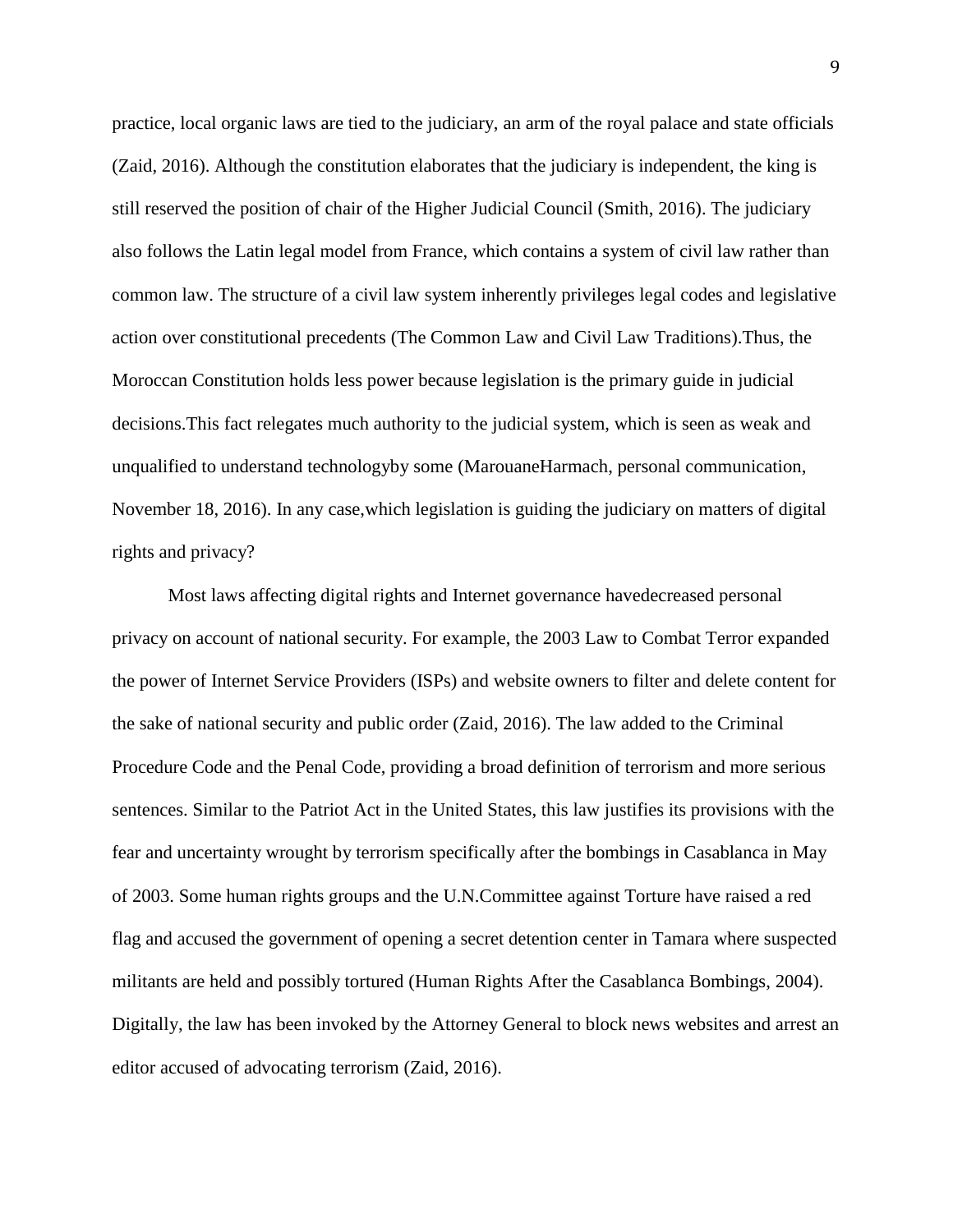The Moroccan Press Code of 2002 also offers an example of repressive legal provisions that the state has used to monitor and prosecute journalists and activists online. In reality, the code expands the definition of incitement to crime and criminalizes any citizen found to have crossed a 'red line' as defined by Smith and Loudiy.Offenders are liable to 3-5 years imprisonment and fines from \$800-\$8,000 (Zaid, 2016). The legal framework having been defined, judges use the Press Code to prosecute citizens in the digital realm. Although it was removed from parliament, the *Digital Numerique* bill followed the legislative pattern by including justification for censorship of website deemed "inconsistent with the public political beliefs" (Kenyanito, 2015).

Applying the aforementioned laws in cyberspace falls to the ANRT.The ANRT was created as an independent body for liberalizing the telecommunications sector in 1998.Over time, it hasalso obtained law enforcement powers.Theking appoints the director and administrative board of the agency by *Dahir* or Royal Decree as is the tradition with most bureaucratic leadership positions. Because Maroc Telecom is the oldest telecom and controls the telephone cable infrastructure, the agency focuses on ensuring fair competition and access to the infrastructure by competitors Meditel and INWI (Zaid, 2016). The ANRT essentially promotes fairness for consumers as well as is evidenced in its reasoning to lift the ban. Scrutiny of the ANRT as an independent body has increased in light of the ban, the removal of its director general, and the lifting.

#### *Surveillance and Civil Society*

That the government conducts surveillance on Moroccan citizens is clear when looking at empiricalevidence.Western software companies have a track record of selling surveillance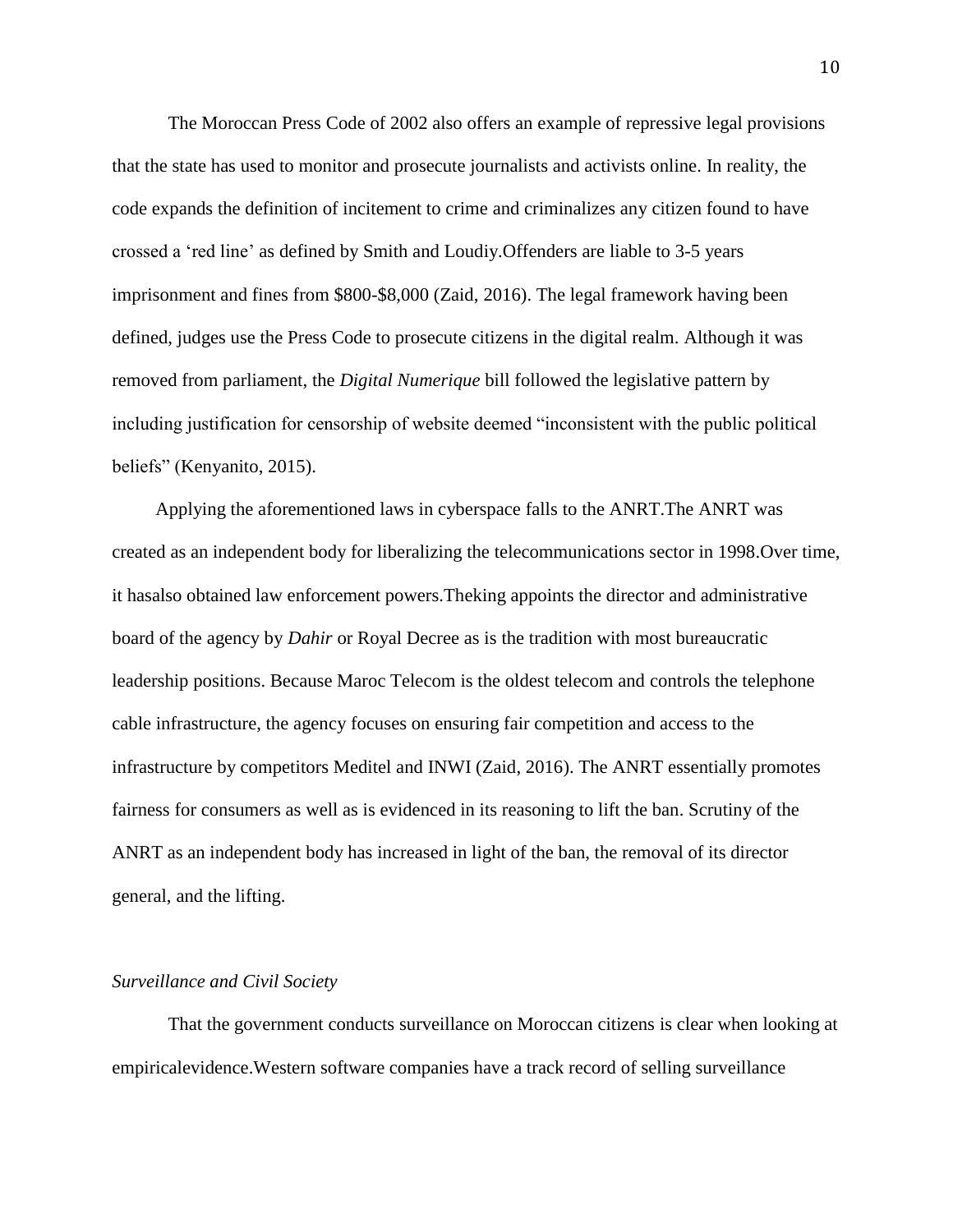technologies to countries in the MENA region, and Morocco is no exception (Noman& York, 2011). Leaked reports reveal that the Moroccan domestic intelligence agency, or DGST, has purchased surveillance software from Endace, a New Zealand company also found to sell surveillance tools to the U.S. and British governments (Gallagher& Hager, 2016). The purchase of these tools by the agency suggests that the Moroccan state is investing in domestic surveillance and jeopardizing citizen privacy. In 2011, the state was also revealed to have purchased a **€**2 millionsurveillance system named Eagle, produced by a French company and sold to the regime of Muammar Gaddafi (State of Privacy Morocco, 2016). Among other connections to foreign surveillance software, Access Now lists Morocco as one of the countries whose telecom companies have shown evidence of using mobile tracking headers to gather information on users (*The Rise of Mobile Tracking Headers: How Telcos Around the World Are Threatening Your Privacy*, 2015).If there had been doubts that the state has tried to spy on Skype conversations, a Citizen Lab report publishes evidence that Morocco has used FinFisher, a British-made technology that enables the secret recording of Skype conversations (State of Privacy Morocco, 2016).

Official documentation of these surveillance tactics increased in credibility with a provocative report issued by Privacy International. The reportdocuments the cases of four Moroccans who were put under digital surveillance by the government and experienced personal and professional harm because of their work. This report, which sparked a lawsuit by the Minister of the Interior, shows that the government as well as pro-government hacking groups have used cyberspace to spy on and intimidate journalists and activists.HishamAlmiraat, cofounder of the former citizen journalist website Mamfakinch and a digital rights activist, expresses his perspective in the report: "Repressive regimes have understood that the Internet is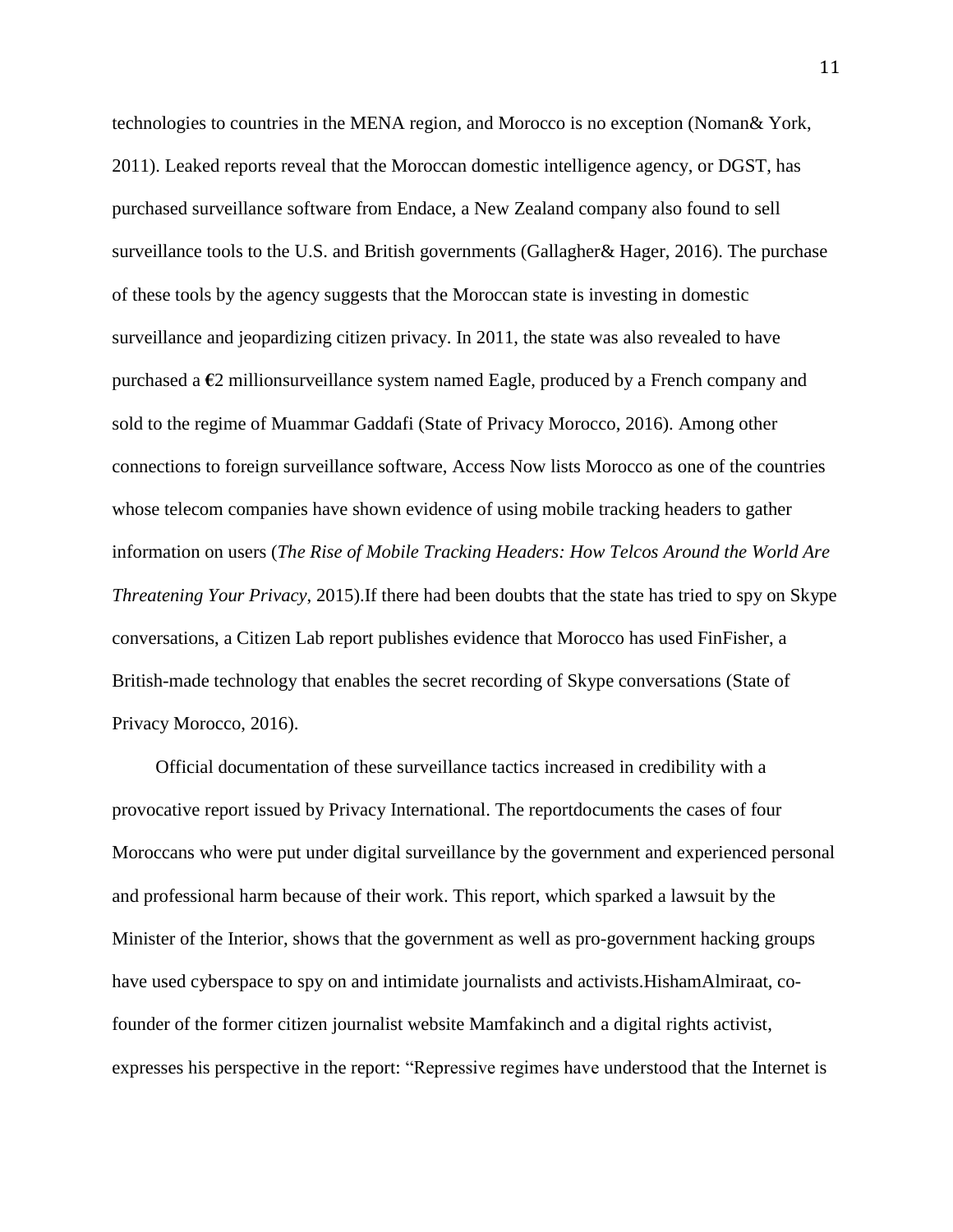not something to be left in the hands of citizens. They realized censorship is pretty obvious and so those companies are offering them a magic toy that instill fear among people and lead them to self-censorship. The very thought of being surveilled led people to decide by themselves to withdraw" (Their Eyes on Me: Stories of surveillance in Morocco, 2015).Mr. Almiraat's website, founded as a platform for the February 20<sup>th</sup> Movement, absorbed a Distributed Denial of Service (DDoS) attackin 2012, foreshadowing a rocky ending of the website (Their Eyes on Me: Stories of surveillance in Morocco, 2015). A few months later, many members of the editorial staff received a cryptic email that turned out to contain a piece of malware identified by its producer, Italian firm Hacking Team.Almiraat and the staffers reported the malware and discovered that it enabled the anonymous hackers with a keylogger and the ability to watch the cameras on certain computers(Their Eyes on Me: Stories of surveillance in Morocco, 2015).Other stories from the report discuss phone tapping and thesabotaging of social media accounts.

The production of this report in cooperation with a Moroccan non-governmental organization (NGO) evoked a pointed reprisal from the state.The NGO, theDigital Rights Association, wasfounded by Mr. Almiraat in 2014.After thereport gained attention, the Ministry of the Interior launched an investigation into the association and refused to allow registration of the organization with the state(Rida Ben Outhmane, personal communication, November 22, 2016).The state would not allow an association defending digital rights to gain recognitionas its actions proved to reveal too many undemocratic malfeasants. In order to continue pressing a digital rights agenda, the association transferred its work under the umbrella of the Moroccan Association for Human Rights (OMDH). Still, Mr. Almiraat has remained vigilant and active with Privacy International and Global Voices, an international community of bloggers and citizen journalists.Beyond the OMDH, the National Commission for the Protection of Digital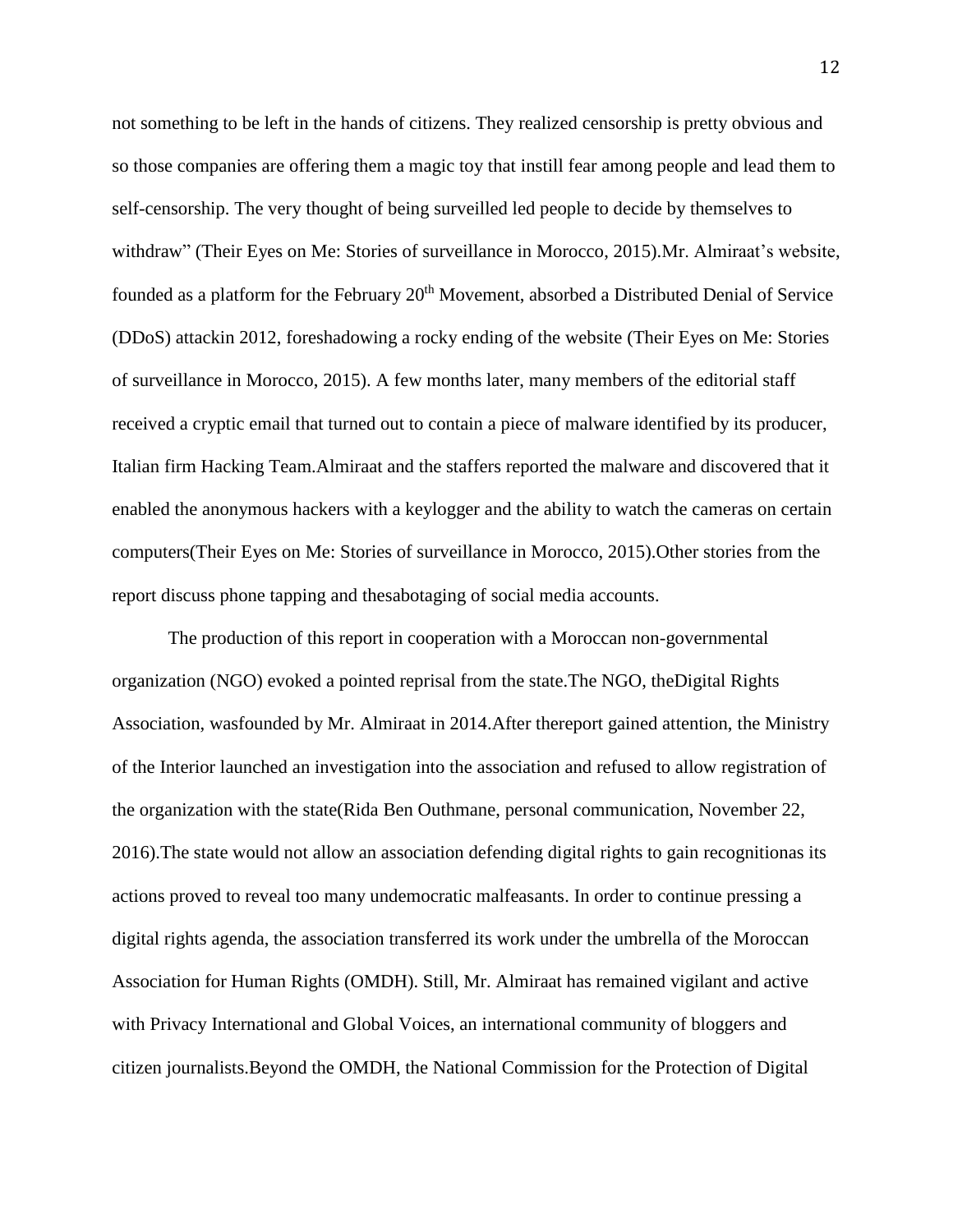Rights (CNDP) actively monitors, studies, and analyzes digital rights in Morocco for the purpose of informing politicians and the public (Rida Ben Outhmane, personal communication, November 22, 2016).Even though these civil society groups manage to overcome the state's obstacles, they are limited.

In light of the treatment of the Digital Rights Association, many Moroccans have lost faith in the Internet as a safe space. This causes degradation in the number of voices in public debates, and theauthoritarian culture of fearsucceeds in eviscerating the democratic capabilities of the Internet. "The well was already poisoned and it was very hard to convince people that it was okay for them to participate online again,"Almiraat testified ("Securing Safe Spaces Online: Encryption, online anonymity, and human rights," 2015). In Lyon's terms, the panoptic model eroded public trust while increasing fear. Further validating the fear of citizens, Moroccan law on encryption technologies ambiguously requires registration with a military body in order to use encryption technologies ("Securing Safe Spaces Online: Encryption, online anonymity, and human rights," 2015). As Bruce Shneier argues, "Encryption is the most important privacypreserving technology we have" ("Securing Safe Spaces Online: Encryption, online anonymity, and human rights," 2015). To what extent can Moroccans defend against state surveillance when the law limits the use of encryption?

#### *Digital Public Opinion*

Digital public opinion orthe collective discourse generated by citizens on social media platforms functions as an extra-state actor in contemporary Morocco. Facebook is the most widely used social media site with 12 million users while Twitter remains a platform used by mostly elites and professionals. YouTube occupies a position as the most powerful form of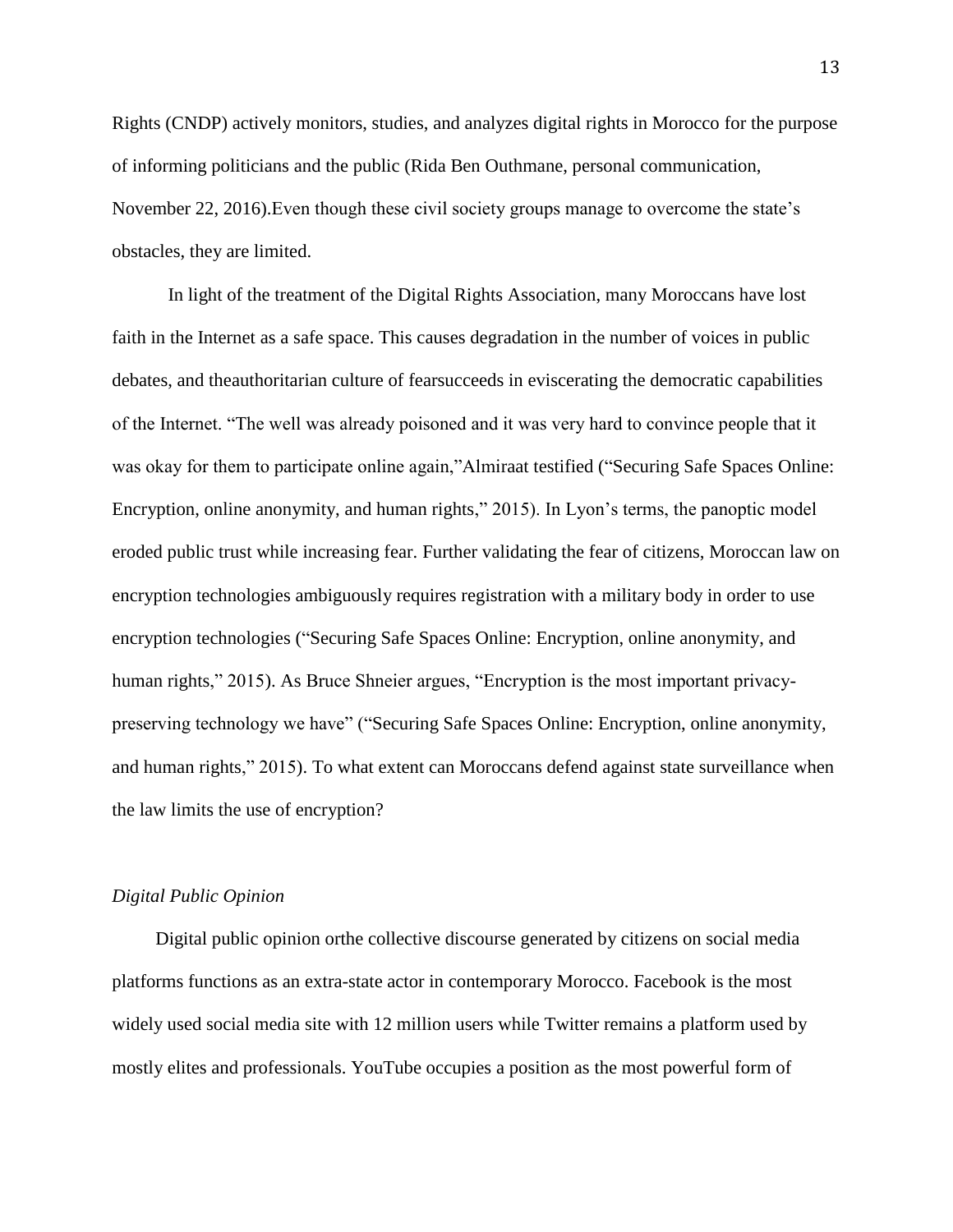television and overshadows the Moroccan mainstream media. With a solid foundation of these digital tools, digital public opinion revealed its potential force during the 2013 pardoning of a Spanish pedophile that had been sentenced to 30 years in prison. The pardon of Daniel GalvánViñasparked a wave of anti-state protests online tagged with'#mafrasich' ("I didn't know" in Moroccan Arabic) and '#danielgate' (Aay, 2013). The energy and persistence shown both online and in the streets led to the revoking of Viña's pardon, but only after he had escaped to Spain (El Dahshan, 2013). What is significant about this event is that the digital public opinion was able to leverage the voices of people and provoke government action. The mainstream media, elite, and established political parties are effectively obligated to respond to citizens' opinions, and the traditional "equilibrium" is disturbed (MarouaneHarmach, personal communication, November 18, 2016). These events reveal the existence of the democratic force of ICTs that the digital optimists have emphasized. Indeed, Moroccan digital activism today has some potential to push back against the state apparatus.

After the ANRT decision, it is no surprise that public awareness and discussion over social media was swift and forceful.Users protested by signing online petitions and organizing aFacebook "dislike" campaign to voice opposition against the three operators ---INWI, Maroc Telecom, and Meditel. Collectively, the operators lost approximately 600,000 likes on their Facebook pages even though they were quick to distance themselves from the regulation (Boujemi, 2016). This public activity and generation of opinion by digital means only heightens the pressure felt by the state following the Arab Spring and is likely a reinforcement of surveillance practices.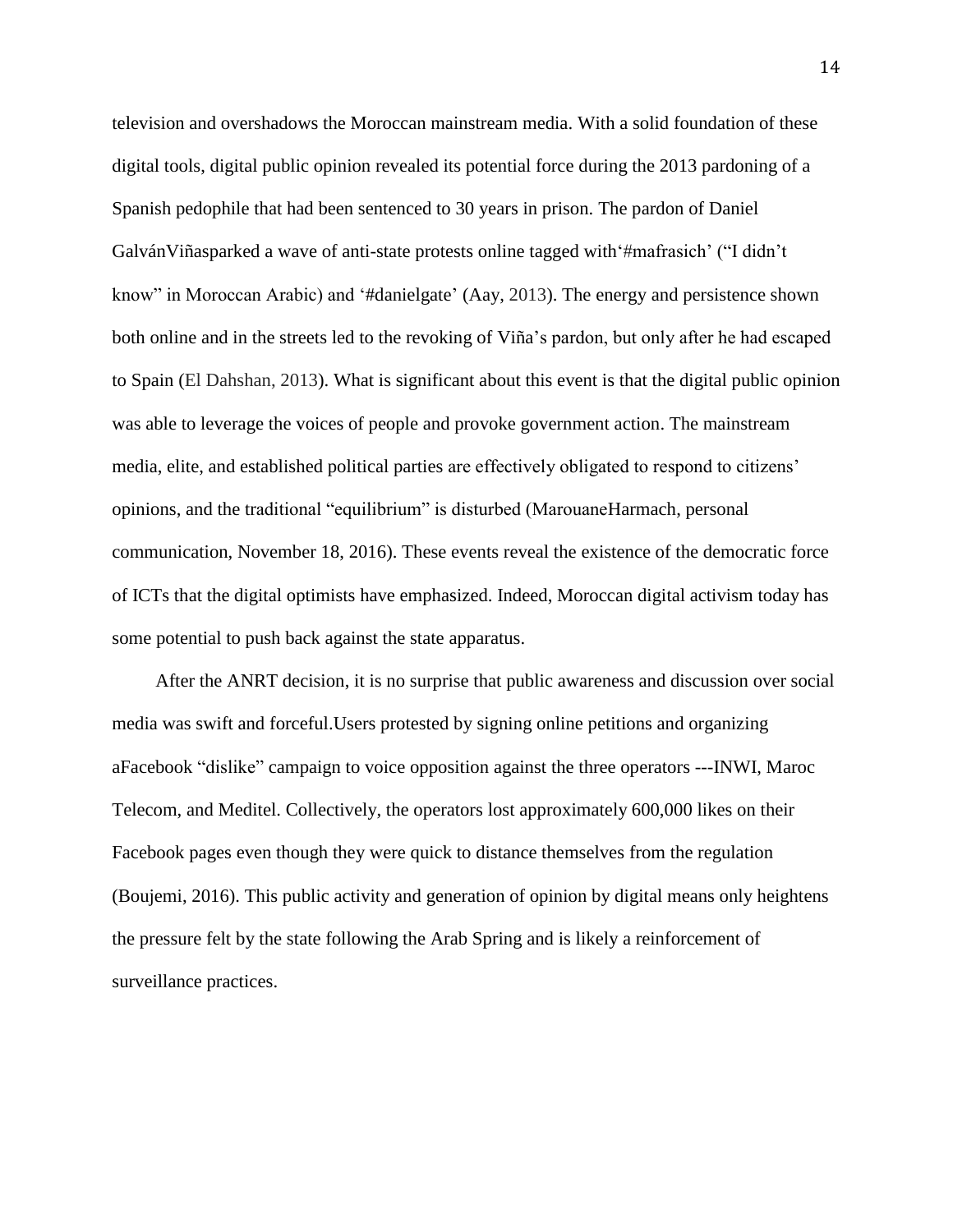#### **PERSPECTIVES**

Throughout the time of this study, interviewees invoked three perspectives of the ANRT ban. The perspective of the ANRT, which can be categorized as a legal-economic perspective, holds that the ban served to protect the interests of the three telecom providers, Maroc Telecom, INWI, and Meditel. On anotherside, some believe that the UAE telecommunications giant, Etisalat, played a role in implementing the ban from its shareholding in Maroc Telecom. Finally, some suggest that the Moroccan security services influenced the decision. The lifting of the ban offers further insight into the decision-making of the ANRT and Moroccan politics.

### *ANRT Position*

According to the ANRT, VoIP services like Skype"do not respond to the required legal gateway" (West, 2016). To the agency, the multinational companies providing the free services should have to obtain a license to operate in Morocco or pay some form of taxes. Indeed, in a communiqué justifying the ban, the agency cites a 2004 law that seeks to protect the telecommunications companies. The agency has also put forth the narrative that the ban is merely for the sake of promoting fair economic competition, a contention that the minister of industry, commerce, investment and digital economy corroborated(Freedom on the Net 2016: Morocco). Others argue that the government via Maroc Telecom and national corporations owns the telecommunications infrastructure and has a stake in revenue (Mohapi, 2016). Indeed, the state owns 30 percent of Maroc Telecom in addition to the national railroad and national electricity and water utilities, controllers of 16,000 km of fiber-optic cables (Freedom on the Net 2016: Morocco).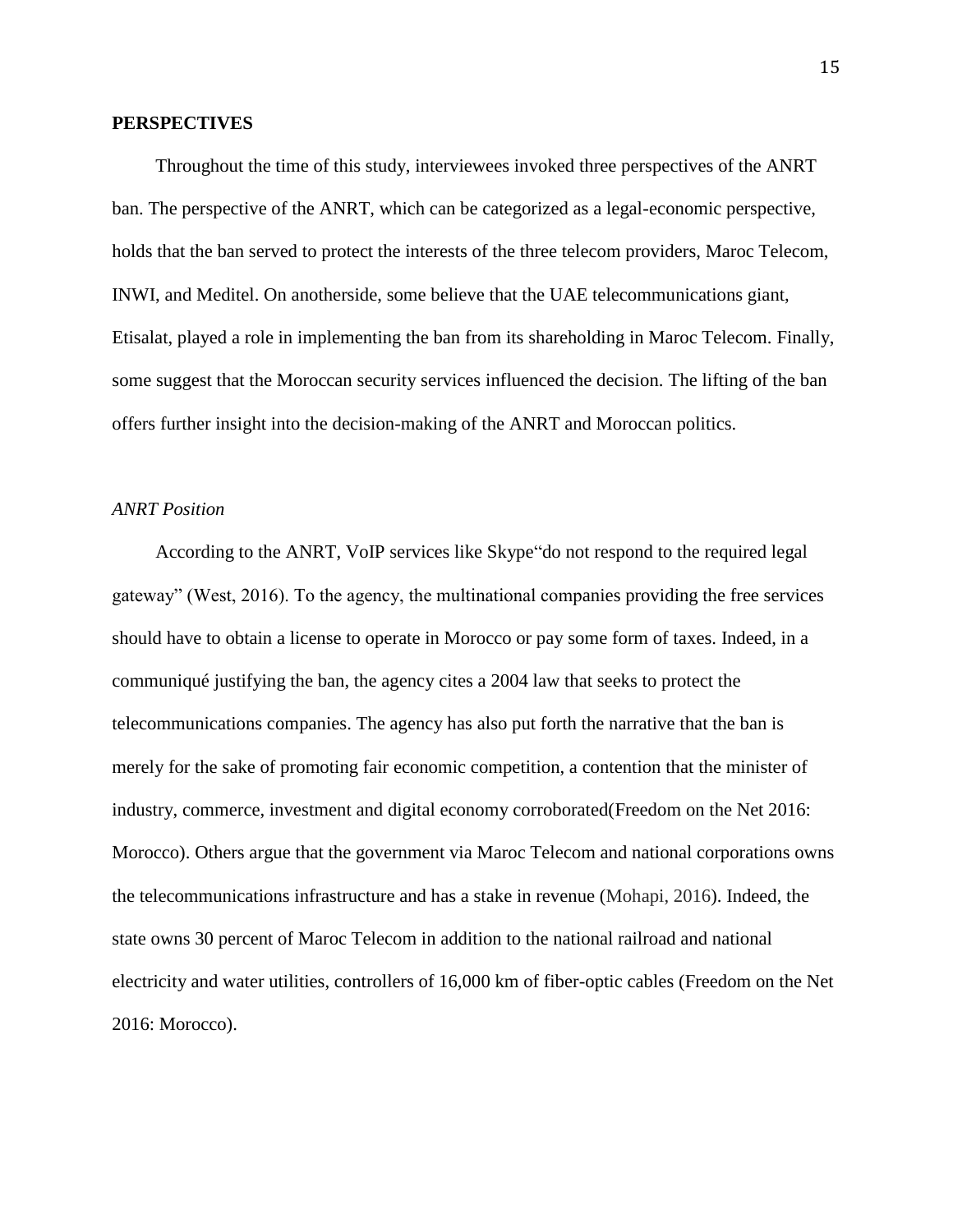Some literature validates this position.Timothy Wu looks at China and Mexico wherethe governments had blocked VoIP services and been active in regulating cyberspace. He concludes with acceptance of the economic reasoning: "Leaving censorship aside, it is also true that some Internet filtering, like the blocking of Internet-based telephony discussed within, seems to have little to do with political control and much more to do with the protection of domestic incumbents" (2006). This research aside, interviews yielded a critical perspective of the official ANRT reasoning.

One interviewee explained that the ban came out first on 4G services, which had been introduced to the market just three months earlier. The ban was subsequently implemented city by city and without an official announcement by the ANRT. From this information, the interviewee believes that the problem of the telecom operators becomes "clear." VoIP usage over 4G likely increased and caused a quality of service issue for telecom networks. The thinking goes that the quality of service as a whole decreases for all cell phone users because VoIP calls over 4G puts a strain on the network. Be it a technically sound framing, he calls it an "alibi." He also discounted the ANRT's reasoning from the fact that most Moroccans already do not subscribe to monthly telephone plans. Even so, the number of Moroccans that initiate international calls is very low because family or friends abroad most often attain more financial resources or access to free online calling. Anecdotally, it seems that the ban must not have been

For another professional, the ANRT's explanation for the ban simply does not provide the full picture. An IT consultant and digital media expert shared his disbelief in the logic: "I objectively don't understand the decision…data is the future of telecom, not voice" (MarouaneHarmach, personal communication, November 18, 2016). He also mentioned speaking to a representative at a telecom company who said that the company did not support the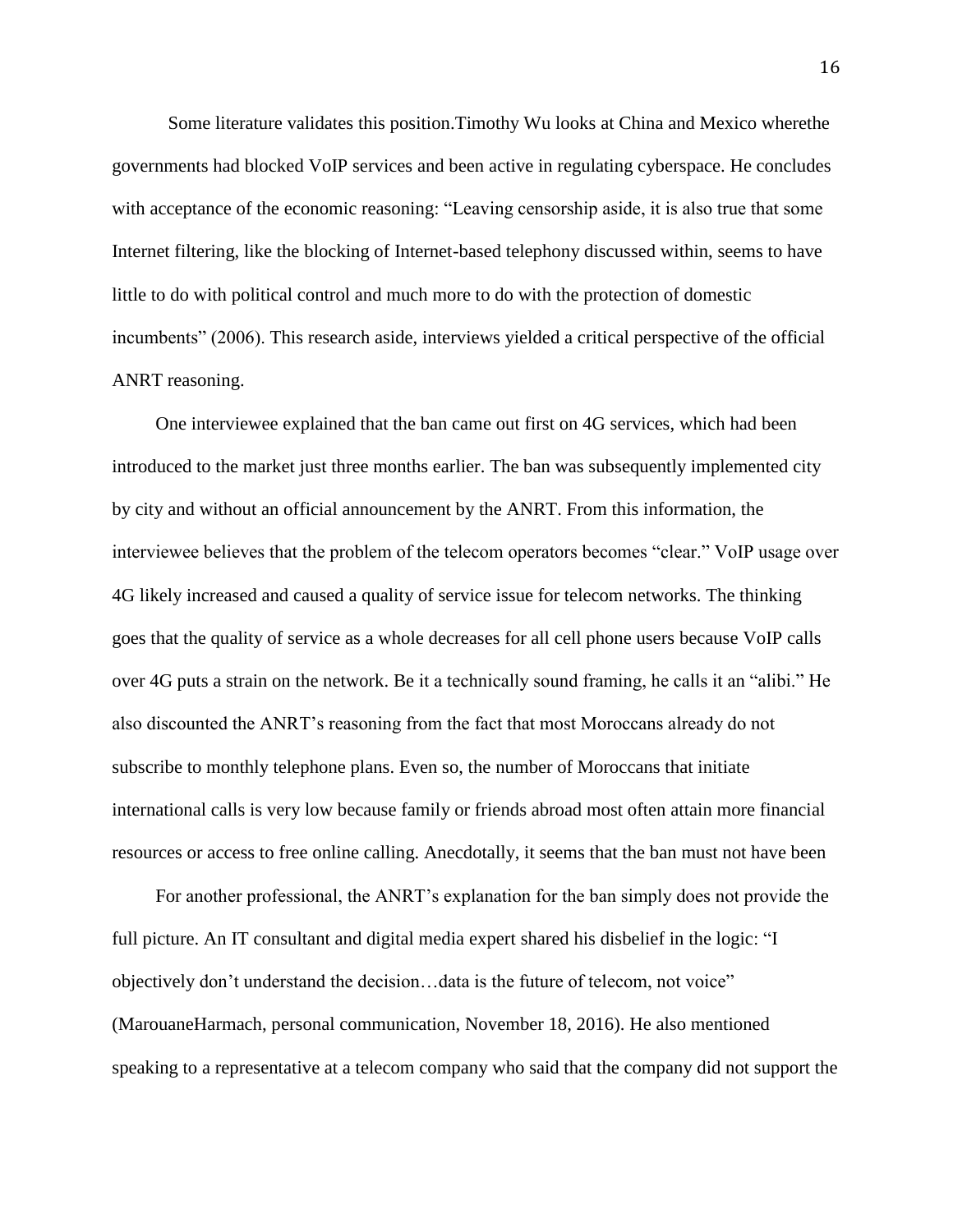ban because VoIP services actually benefit them. This anecdote, along with the retaliatory statements of Meditel and INWI, provides fodder for debate and looking beyond the official reasoning.

### *Etisalat and Multinational Business*

From a less popular perspective, the ban may be linked to the UAE-based telecom company that owns a 53 percent stake in Maroc Telecom. Etisalat purchased its stake in Maroc Telecom in 2014 and now operates in 15 countries throughout the Middle East, Africa, and Asia (Bianchi & Khan, 2014). The corporation has a history of disrespecting principles of net neutrality and access to information, having also allowed the blocking of Facebook's Free Basics service in Egypt this year (Micek, Olukotun, &Chennoufi, 2016). Connecting the ANRT's decision to Etisalat also gains credibility from a report released by Ali Amar at *Le Desk*. Amar questions the sacking of the former ANRT director general and recalls that the removal of highlevel government officials typically results after a public decision by the king (2016). He suggests that something more must have contributed to the sudden removal, possibly a shareholder agreement extending decision-making authorities to Etisalat. If the Emirati shareholders via Maroc Telecom were involved in the director's dismissal, it is possible that they also swayed the ANRT's decisions. The UAE has experienced its own saga of VoIP banning and conflicts between its regulatory agency and two telecom operators, one of which is Etisalat (Samoglou, 2016).

The Moroccan state and the UAE share a business culture as well as bilateral relations on military and intelligence matters. Extending the comparison to other business-orientedcountries in the MENA region, Oman, Kuwait, Saudi Arabia and Egypt have also blocked VoIP services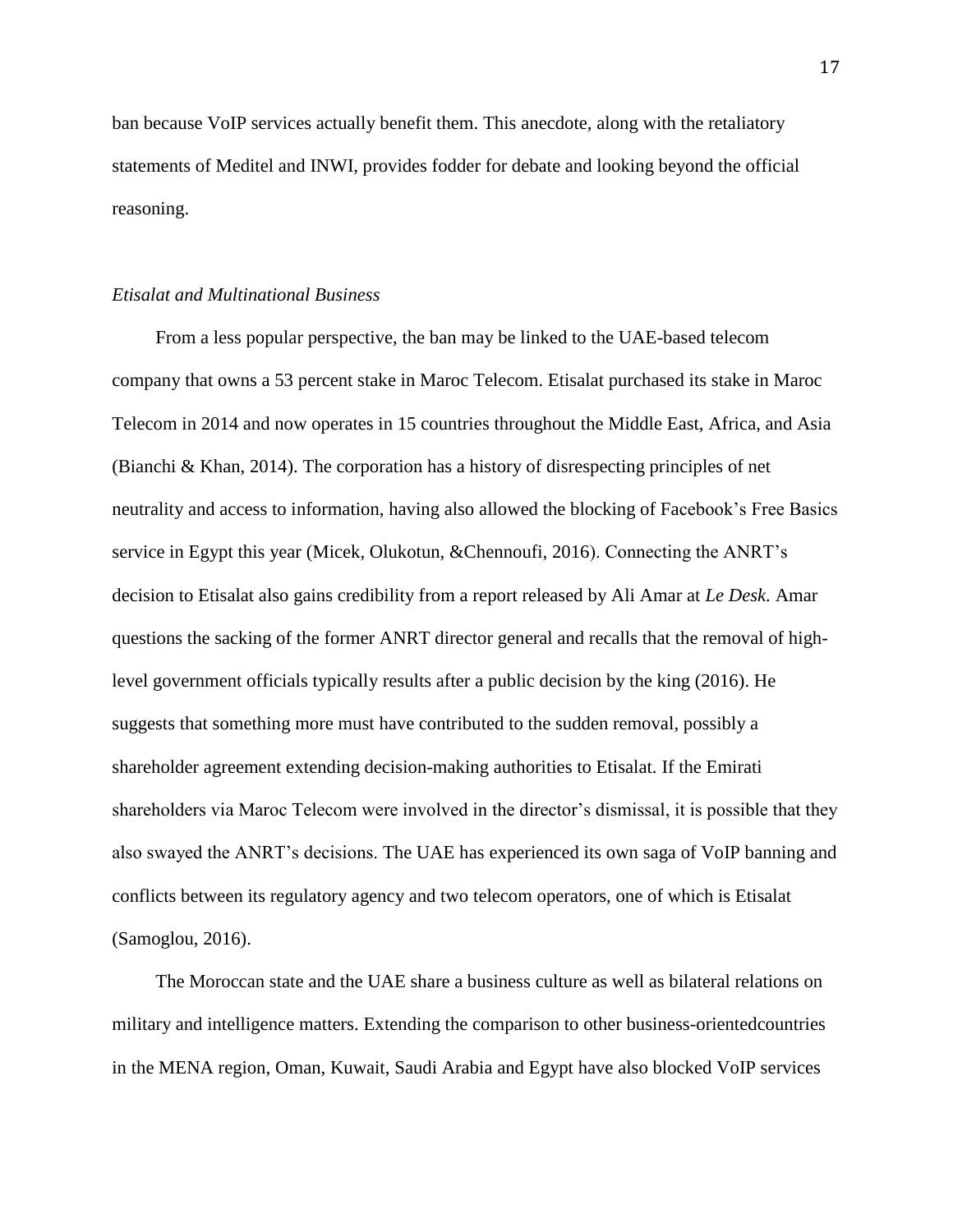(Ben Mehrez, 2016). No direct correlations can be established; however, bilateral and multilateral cooperation and business culture offer reason to draw the connection of these topdown decisions. The evidence connecting Etisalat and the removal of the former ANRT director shows that the multinational company has room to exercise power. Whether the other MENA countries blocked services for economic, security, or country-specific purposes, there is a trend helping to fill in the gaps of the ANRT's actions.

#### *Security and the DGST*

Connecting the Moroccan security services to the ANRT's decision is the least documented of the post-ban discussion topics. It is true that similar circumstances have been studied in Egypt where Skype's encryption capability was seen as burden to the security services (Bryant, 2012). However, the lack of overt discussion in Morocco demands speculation based on the context of digital public opinion, surveillance, and the February  $20<sup>th</sup>$  Movement. To be clear, there remains no direct correlation between the ANRT ban and the security services. No official statement after the introduction and removal of the ban mentioned security. Still, influencers and professionals in information technology note that there is state "awareness" recognizing the security implications of social media and its use as a networking tool for crime and terrorism. That "the services are more suspicious of the Internet" most certainly stems from the role that social media played in empowering and advancing the Arab Spring (MarouaneHarmach, personal communication, November 18, 2016). One interviewee speculated that the Moroccan intelligence agency or DGST undergirds the decision even though the ANRT neglected to admit them (Ali Elouafiq, personal communication, November 24, 2016). When considered alongside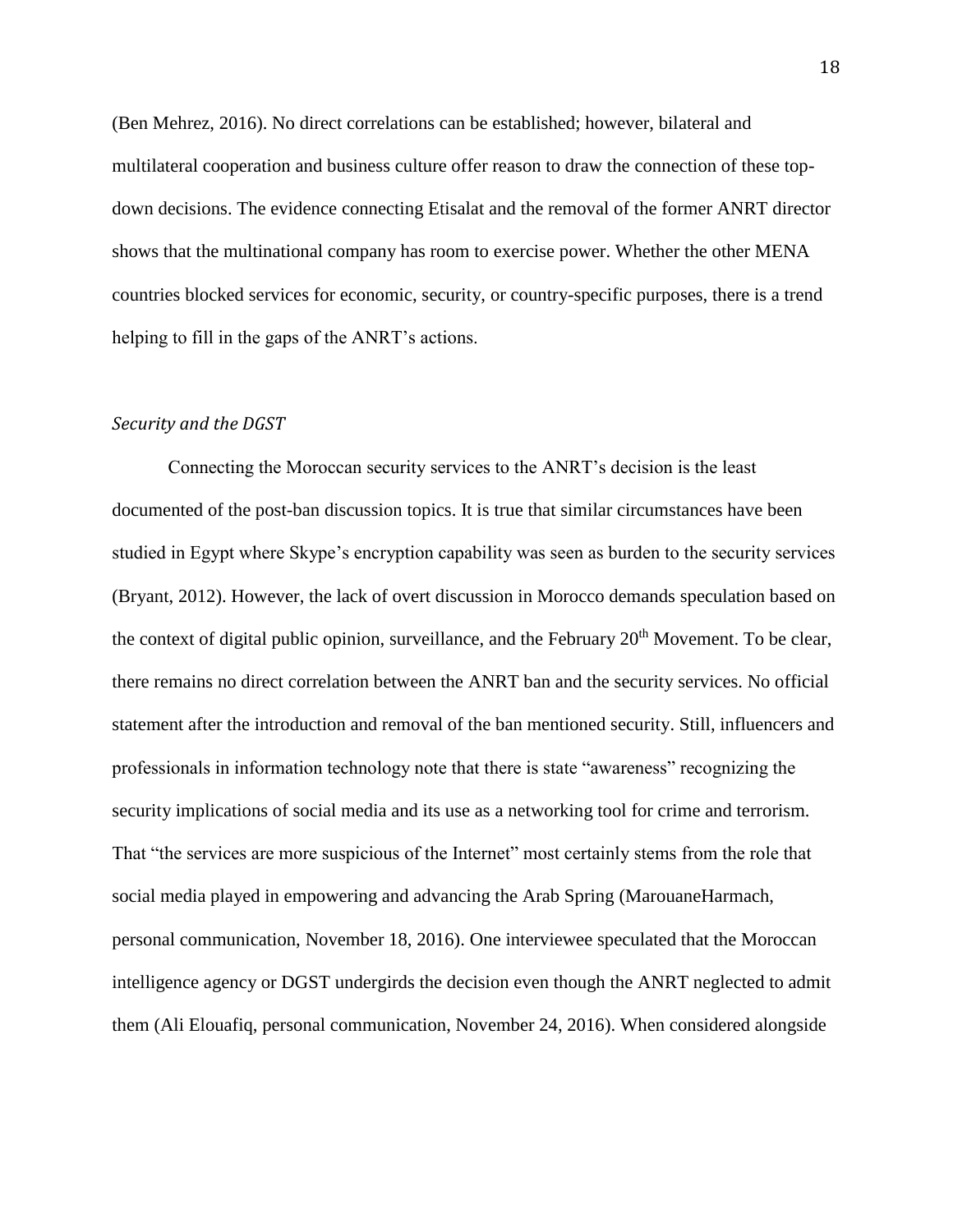the sacking of the former ANRT head and the aforementioned context, this claim begets attention.

If the DGST coopted the VoIP ban, what would have motivated it to do so? First, Morocco has a national security issue with Islamic State cells particularly in the northern Rif region. Reports have shown that the agency has actively thwarted many attacks and even cooperated with foreign governments such as France (Morocco provided intelligence to help France in Paris raids: Sources, 2015). Logistically, the DGST would have an interest in minimizing communications in order to prevent terrorists from networking and coordinating attacks. This begs the follow-up question: why would the agency want to ban VoIP services specifically? Technically speaking, filtering VoIP communications is very expensive and time-consuming (Ali Elouafiq, personal communication, November 24, 2016). In order for a call to begin, the Session Initiation Protocol (SIP) must be followed, but thereafter, eavesdropping on the call is impossible. It would be technically practical for the DGST to lobby for or demand the complete banning of VoIP services. Users are then forced to use services that the agency can more easily filter including Virtual Private Networks (VPNs). In fact, many circumvented the VoIP ban by using VPNs, yet these applications make it easier for authorities to track communication endpoints.

#### **CONCLUSION**

Connecting the perspectives above to the context of cybersecurity in Morocco, the ANRT ban of VoIP fits into a larger discussion of surveillance and privacy in cyberspace. The aid of Lyon's panoptic model helps to conceptualize surveillance and the effect it has had in spreading self-censorship in Moroccan society. Discussions with colleagues and interviewees confirm that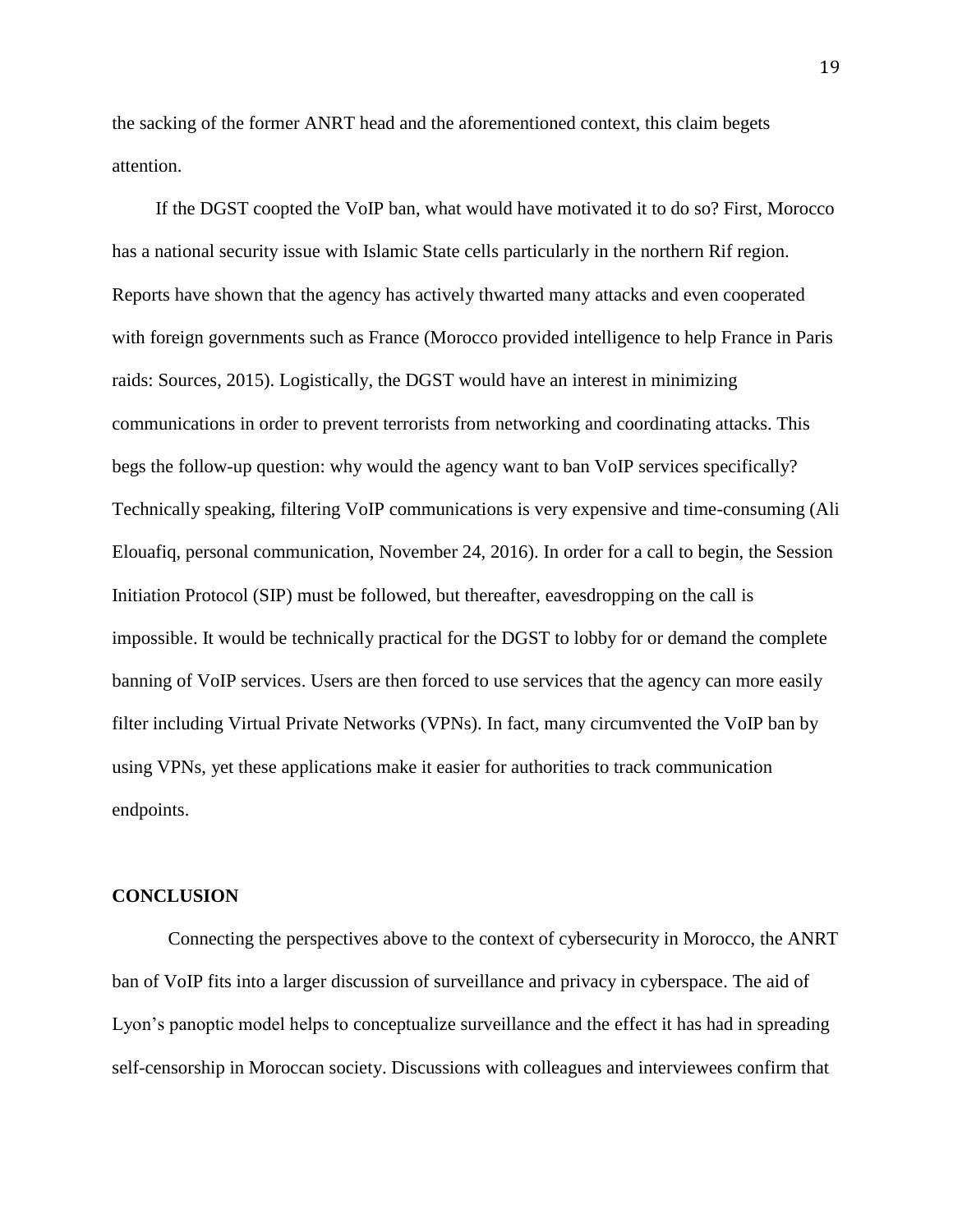self-censorship permeates daily life and is a testament to Moroccan culture and the state's incitement. Accounting for the presence of censorship in Moroccoand its semi-authoritarian habits, Shirky's "conservative dilemma" helps explain the realities in Privacy International's report and the formidability of digital public opinion. It is in this context that the ANRT's perspective must be weighed against the explanations involving Etisalat and the security services.While fleshing out a single explanation may be impossible, this study draws attention to the many factors of the decision. If expert opinion holds any weight, business interests and state security concerns contributed to the decision. The lifting of the ban is a step in the right direction, but Moroccans must remain vigilant to future efforts against privacy.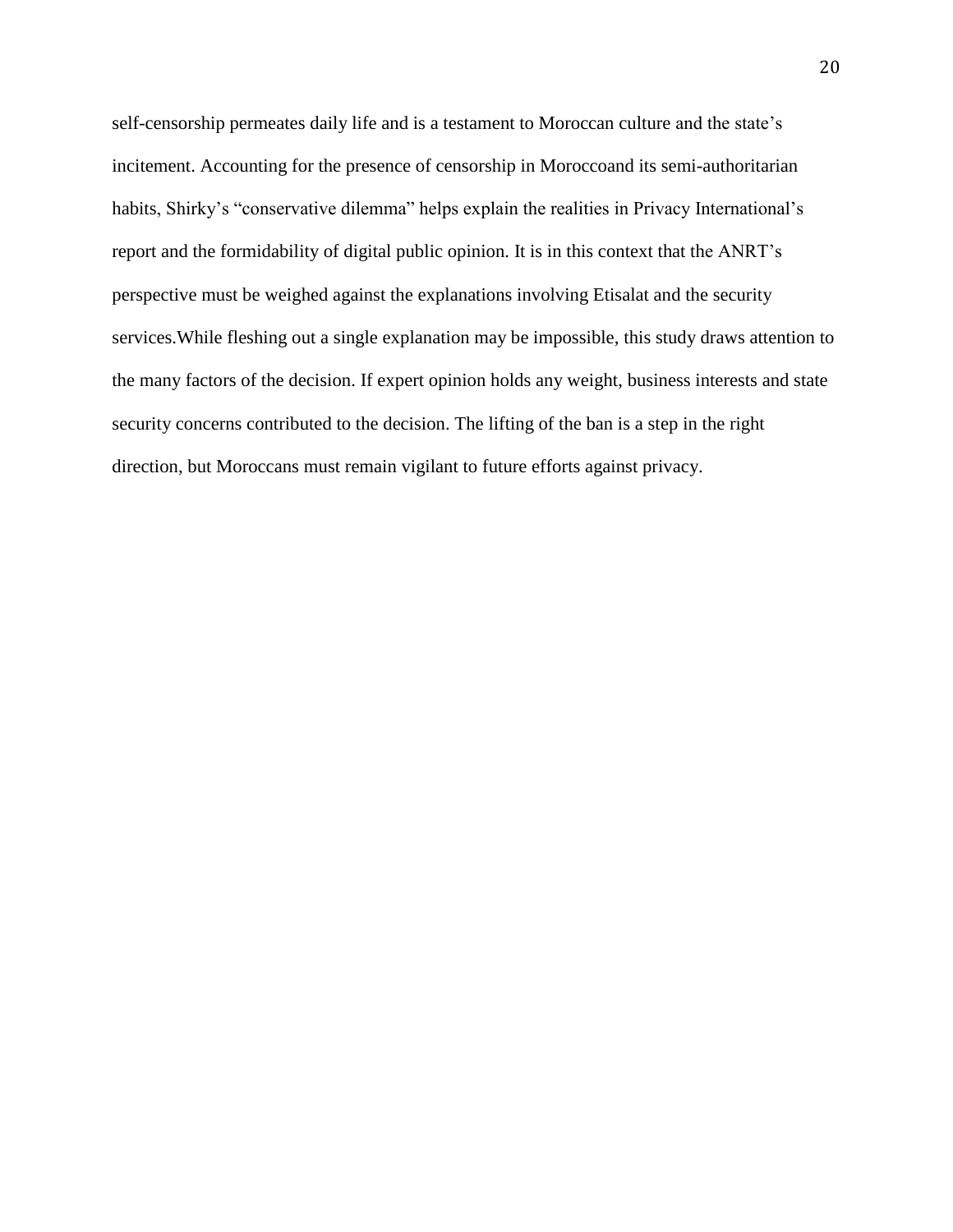## **ACKNOWLEDGEMENTS**

I would like to express my gratitude to MarouanneHarmach, RidaBen Outhmane, and Ali Elouafiq for their time and invaluable insights for this project. I would also like to express thanks to my research DrissKsikes for his guidance in framing this project and pursuing research. Last but not least, I thank TaiebBelghazi, NawalChaib, and the staff at the Center for Cross Cultural Learning for providing the recourses and guidance that enabled this project.

شكرا!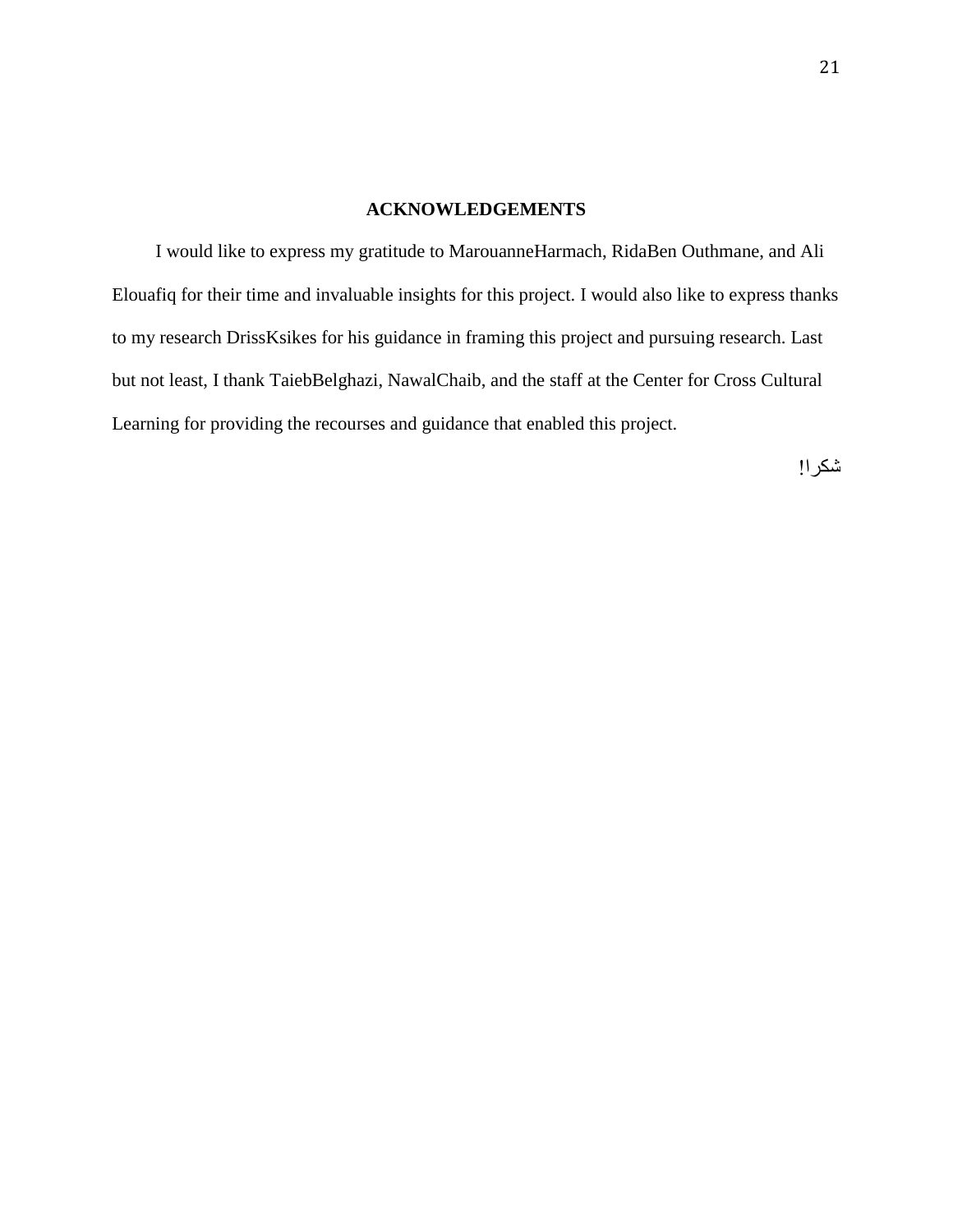#### **REFERENCES**

- Aay, A. (2013, August 10). Morocco: "Daniel Gate" Sparks Unprecedented National Outrage. Retrieved November 23, 2016, from https://globalvoices.org/2013/08/10/morocco-danielgate-sparks-unprecedented-national-outrage/
- Accuséd'espionnage au Maroc, le ministère de l'Intérieurporteplainte. (2015, May 8). Retrieved November 26, 2016, from http://www.h24info.ma/maroc/politique/comment-le-marocempeche-le-printemps-arabe-en-espionnant-ses-citoyens/32846
- Amar, A. (2016, October 28). Affaire ANRT : La règle de droitsacrifiéesurl'auteld'inavouables intérêtsstratégiques? Retrieved November 26, 2016, from https://ledesk.ma/enclair/affaire-anrt-la-regle-de-droit-sacrifiee-sur-lautel-dinavouablesinterets-strategiques/
- Ben Mehrez, H. (2016). Mapping VoIP Service Provider Blockage in the MENA Region. Retrieved November 2, 2016, from https://www.igmena.org/index.php?p=533
- Bianchi, S., & Khan, S. (2014, May 5). Etisalat Moves West Africa Units to Maroc Telecom It's Acquiring. Retrieved November 26, 2016, from https://www.bloomberg.com/news/articles/2014-05-05/etisalat-agrees-to-sell-west-africabusinesses-for-650-million
- Boujemi, Hanane. "VOIP Ban in Morocco: The Battle of Telecoms Survival." *LinkedIn*. N.p., 8 Apr. 2016. Web. 23 Oct. 2016.

Bryant, E. I. (2012). The iron fist vs. the microchip.Journal of Strategic Security, 5(2), 1-26.

El Dahshan, M. (2013, August 9). Moroccans Finally Said It: "The King Is Pardoning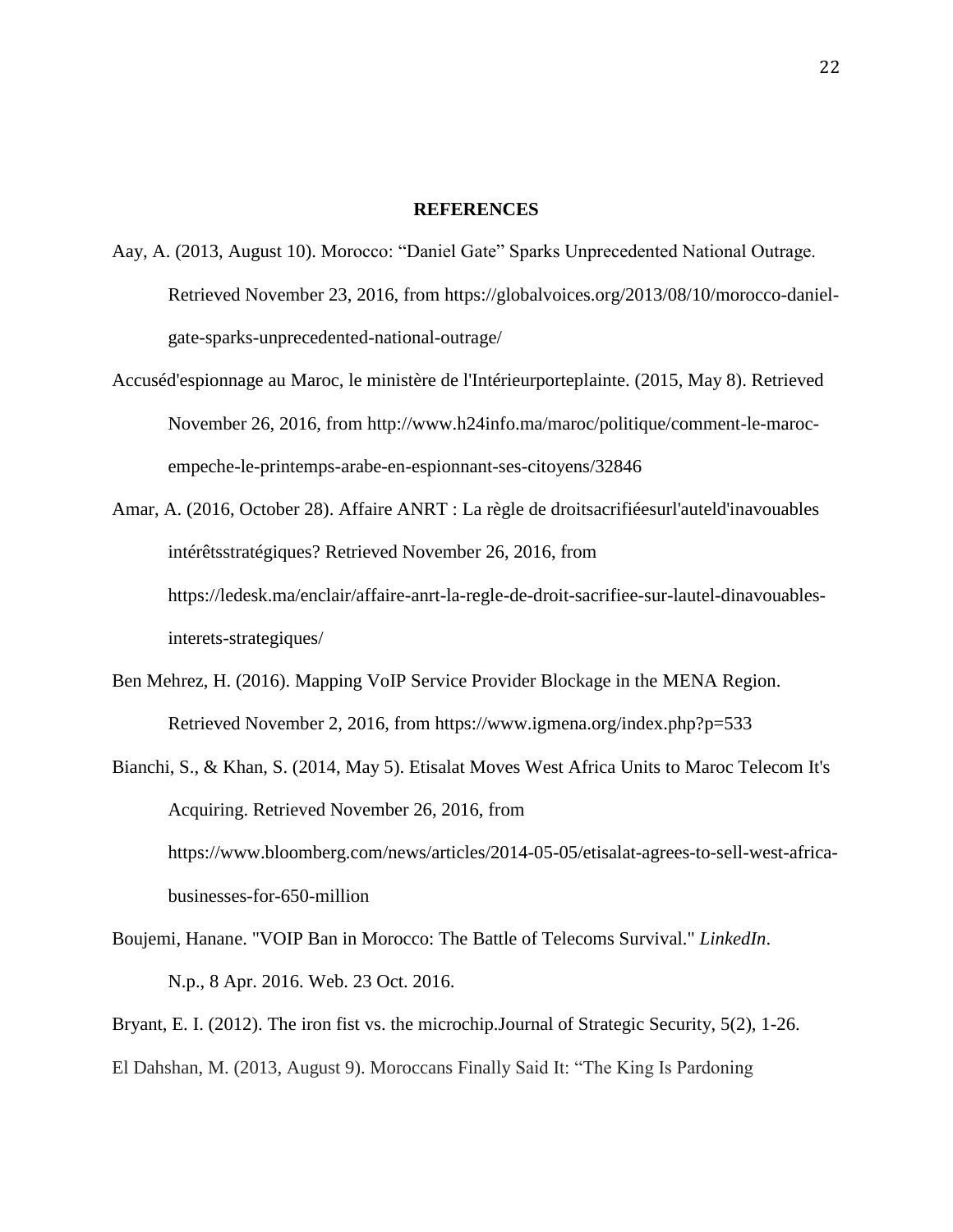Pedophiles". Retrieved December 01, 2016, from

http://foreignpolicy.com/2013/08/09/moroccans-finally-said-it-the-king-is-pardoningpedophiles/

- Freedom on the Net 2016: Morocco. (n.d.). Retrieved November 26, 2016, from https://freedomhouse.org/report/freedom-net/2016/morocco
- Gallagher, R., & Hager, N. (2016, October 23). The Little-Known Company That Enables Worldwide Mass Surveillance. Retrieved November 19, 2016, from https://theintercept.com/2016/10/23/endace-mass-surveillance-gchq-governments/
- Human Rights After the Casablanca Bombings.(2004, October). Retrieved November 24, 2016, from https://www.hrw.org/reports/2004/morocco1004/4.htm
- INWI Withdraws from Maroc Web Awards After ANRT Banned Skype, FaceTime. (2016, March 2). Retrieved October 24, 2016, from https://www.moroccoworldnews.com/2016/03/181145/inwi-withdraws-frommaroc-web-awards-after-anrt-banned-skype-facetime/
- Kenyanito, E. (2015, February 13). Emerging threats in cybersecurity and data protection legislation in African Union countries. Retrieved November 29, 2016, from https://www.accessnow.org/emerging-threats-in-cybersecurity-data-legislation-in-africaunion/
- Lyon, D. (1994). *The electronic eye: The rise of surveillance society*. Minneapolis: University of Minnesota Press.
- Micek, P., Olukotun, D., &Chennoufi, A. (2016, January 06). Etisalat shuts off internet services in Egypt andMorocco. Retrieved November 26, 2016, from https://www.accessnow.org/etisalat-shuts-off-services-in-egypt-and-morocco/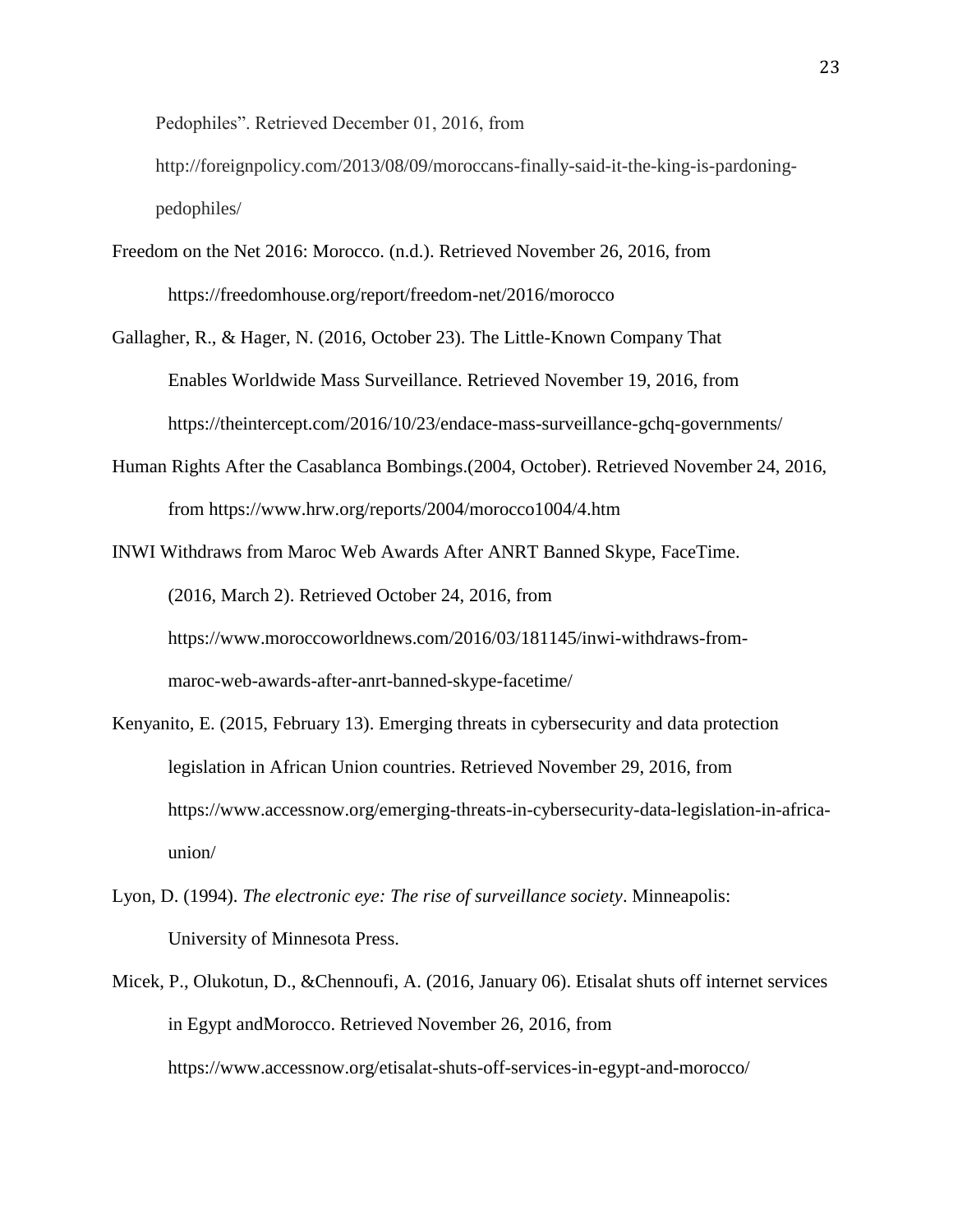Mohapi, T. (2016, January 25). Why Did Morocco Ban VoIP & Why Is South Africa Looking To Regulate OTT Services? Retrieved November 18, 2016, from http://www.iafrikan.com/2016/01/25/why-did-morocco-ban-voip-why-is-south africalooking-to-regulate-ott-services/

- Morocco provided intelligence to help France in Paris raids: Sources. (2015, November 18). Retrieved November 16, 2016, from http://www.reuters.com/article/us-france-shootingmorocco-idUSKCN0T729X20151118
- Morocco's Constitution of 2011. (n.d.). Retrieved November 24, 2016, from https://www.constituteproject.org/constitution/Morocco\_2011.pdf?lang=en

Morocco's VoIP Ban Quietly Reversed Without Official Announcement. (2016, October 24). Retrieved October 30, 2016, from https://www.moroccoworldnews.com/2016/10/199712/moroccos-voip-banquietly-reversed-without-official-announcement/

- Noman, H., & York, J. (2011, March). West Censoring East: The Use of Western Technologies by Middle East Censors, 2010-2011. Retrieved December 01, 2016, from https://opennet.net/west-censoring-east-the-use-western-technologies-middle-eastcensors-2010-2011
- Samoglou, E. (2016, April 18). UAE telecoms companies told to free up internet calling. Retrieved November 24, 2016, from http://www.thenational.ae/uae/uae-telecomscompanies-told-to-free-up-internet-calling
- *Securing Safe Spaces Online: Encryption, online anonymity, and human rights* (Rep.). (2015, June). Retrieved December 1, 2016, from Privacy International website: https://www.privacyinternational.org/sites/default/files/Securing Safe Spaces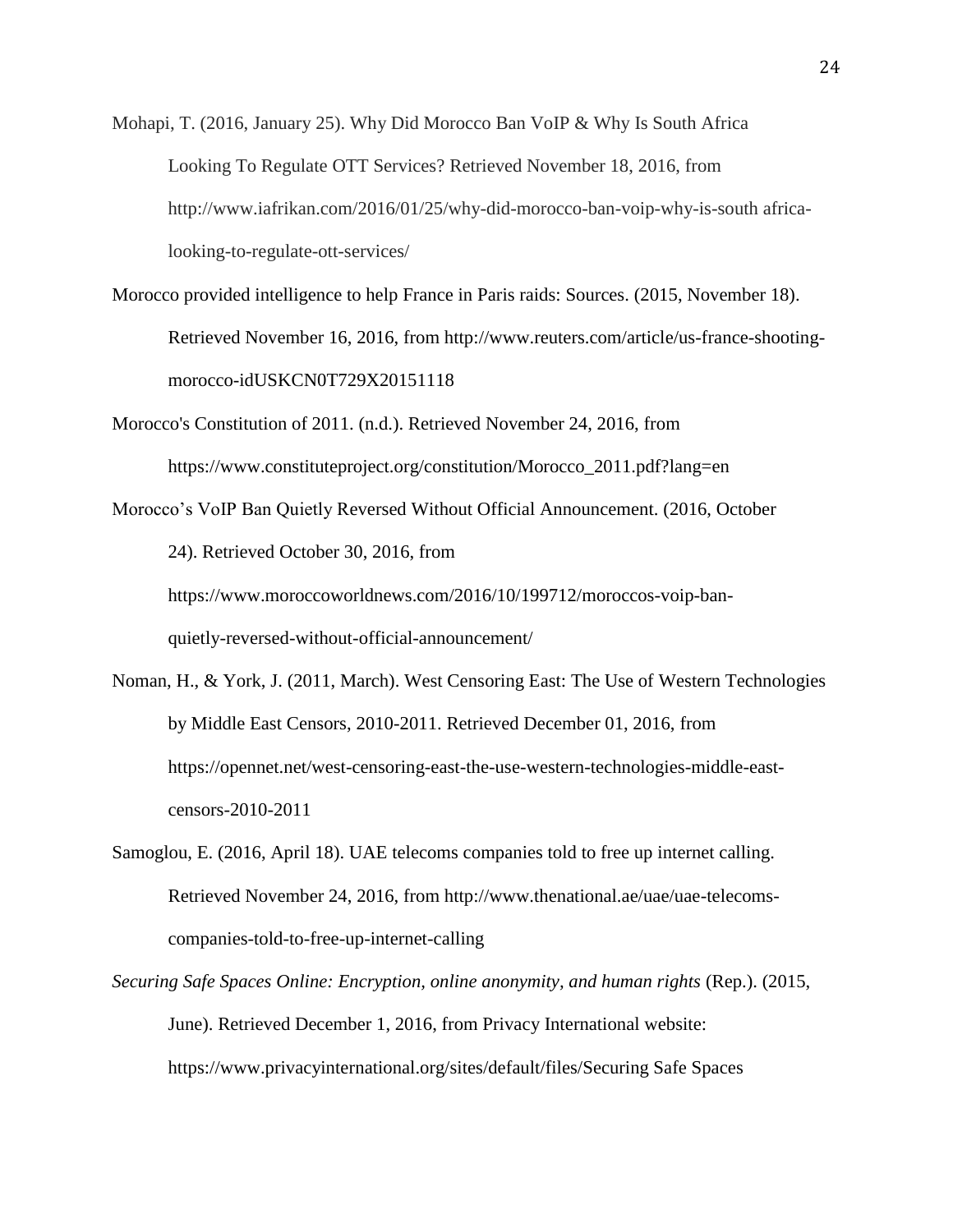- Shirkey, C. 2011. The political power of social media: technology, the public sphere and social change. Retrieved November 28, 2016 from http://www.foreignaffairs.com/articles/67038/clay-shirky/the-political-power-of-socialmedia.
- Smith, A. (2016). Transformational Pragmatics in the Mena Uprisings: Re-Territorialization in Morocco. In *Communication and conflict transformation through local, regional, and global engagement*. Lanham, MD: Lexington Books.
- Smith, A. R., &Loudiy, F. (2005, August). Testing the Red Lines: On the Liberalization of Speech in Morocco. Human Rights Quarterly, 27(3), 1069-1119.
- State of Privacy Morocco. (2016, November 4). Retrieved December 01, 2016, from https://privacyinternational.org/node/971
- The Common Law and Civil Law Traditions. (n.d.). Retrieved November 28, 2016, from https://www.law.berkeley.edu/library/robbins/CommonLawCivilLawTraditions.html
- *The Rise of Mobile Tracking Headers: How Telcos Around the World Are Threatening Your Privacy* (Rep.).(2015, August). Retrieved November 26, 2016, from Access Now website: https://www.accessnow.org/cms/assets/uploads/archive/AIBT-Report.pdf
- Their Eyes on Me: Stories of surveillance in Morocco. (2015, April 7). *Privacy International*. Retrieved October 30, 2016.
- West, D. M. (2016, October). Internet shutdowns cost countries \$2.4 billion last year. Center for Technology Innovation at Brookings. Retrieved October 23, 2016, From https://www.brookings.edu/wp-content/uploads/2016/10/intenet-shutdownsv-3.pdf.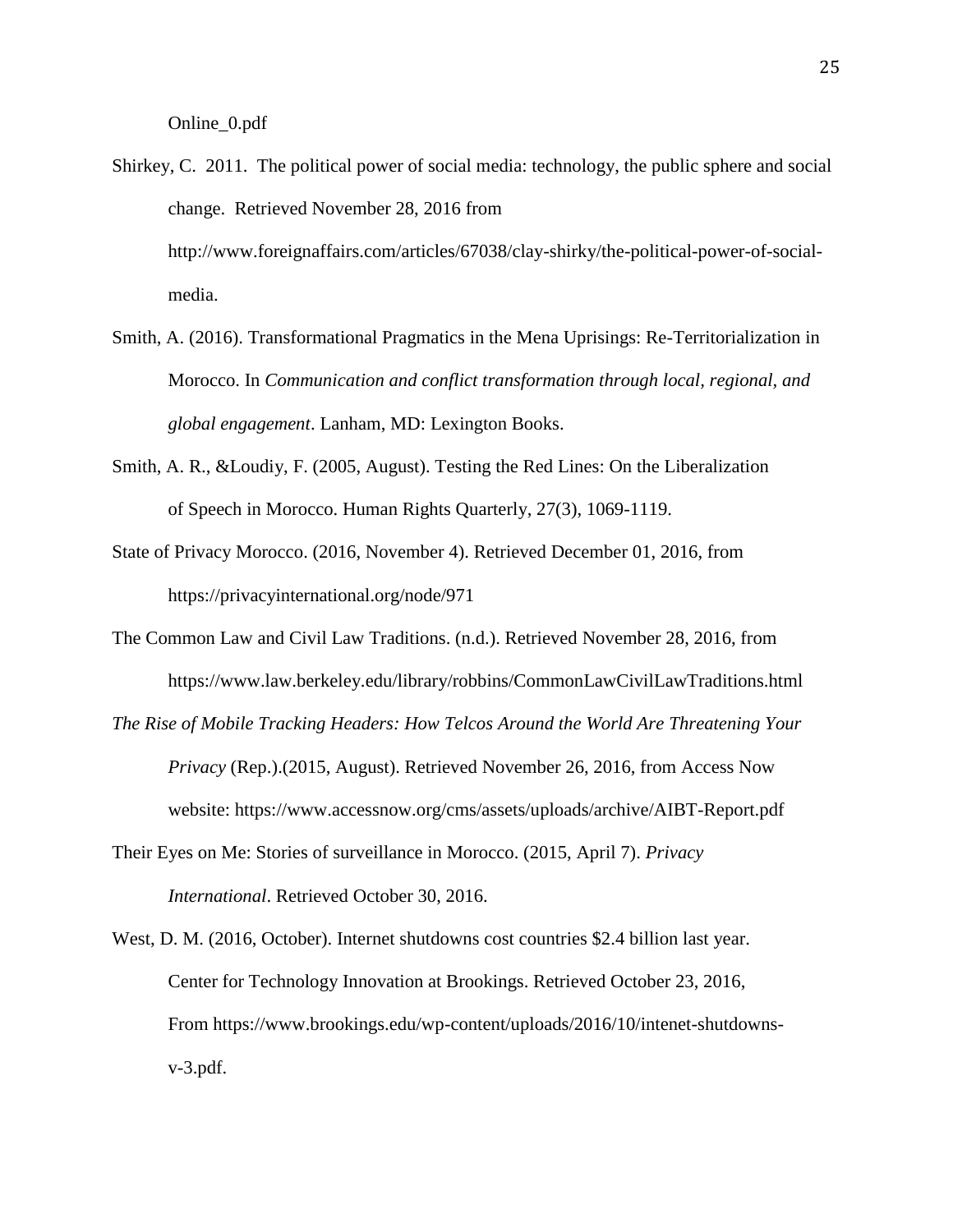- Wu, T. (2006). The world trade law of censorship and internet filtering. Chicago Journal of International Law, 7(1), 263-287. Retrieved from http://proxygw.wrlc.org/login?url=http://search.proquest.com/docview/237216263?accou ntid=11243
- You Can Make Skype Calls in Morocco Again. (2016, November 04). Retrieved December 01, 2016, from http://fortune.com/2016/11/04/morocco-skype-ban/
- Zaid, B. (2016, January 25). Internet and democracy in Morocco: A force for change and an instrument for repression. *Global Media and Communication,12*(1).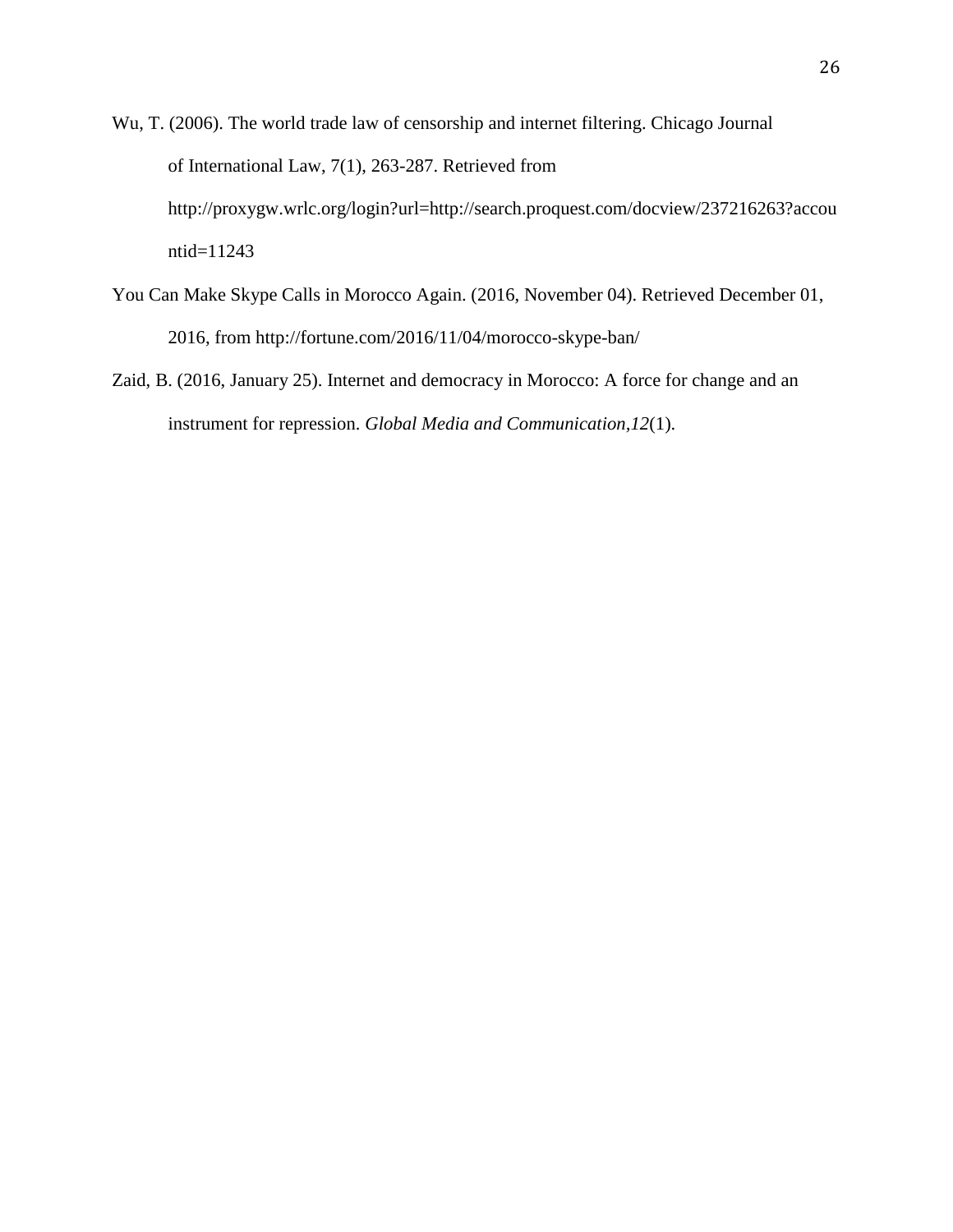## **APPENDIX: Informed Consent for Individual Interviews**

**Purpose**: You are being asked to participate in a research study conducted byTyler Delhees from George Washington University. The purpose of this study is tomap Moroccan perceptions of the ANRT's decision to ban VoIP services particularly Skype. This study will contribute to the completion of my Independent Study Project.

## **Research Procedures**

Should you decide to participate in this research study, you will be asked to sign this consent form once all your questions have been answered to your satisfaction. This study consists of an interviewthat will be administered to individual participants in an agreed-upon public location. You will be asked to provide answers to a series of questions related to Internet rights and the ANRT ban of VoIP services. With your permission, you will be audio taped.

## **Time Required**

Participation in this study will require 30 minutes of your time.

## **Risks**

I do not perceive any risks or more than minimal risks from your involvement in this study; however, should you feel uncomfortable or unwilling to complete the interview process, you are able to withdraw at any time.

### **Benefits**

Potential benefits from participation in this study include gaining knowledge on the status quo of Internet rights and governance of the Internet in Morocco. Each participant will be offered an electronic copy of the final project or a summary of results.

### **Confidentiality**

The results of this research will be documented as an ISP paper and presented orally to the SIT MOR students and staff. The results of this project will be coded in such a way that the respondent's identity will not be attached to the final form of this study. The researcher retains the right to use and publish non-identifiable data. While individual responses are confidential, aggregate data will be presented representing averages or generalizations about the responses as a whole. All data will be stored in a secure location accessible only to the researcher. Upon completion of the study, all information that matches up individual respondents with their answers (including audio tapes, if applicable) will be destroyed.

## **Participation & Withdrawal**

Your participation is entirely voluntary. You are free to choose not to participate. Should you choose to participate, you can withdraw at any time without consequences of any kind. You may also refuse to answer any individual question without consequences.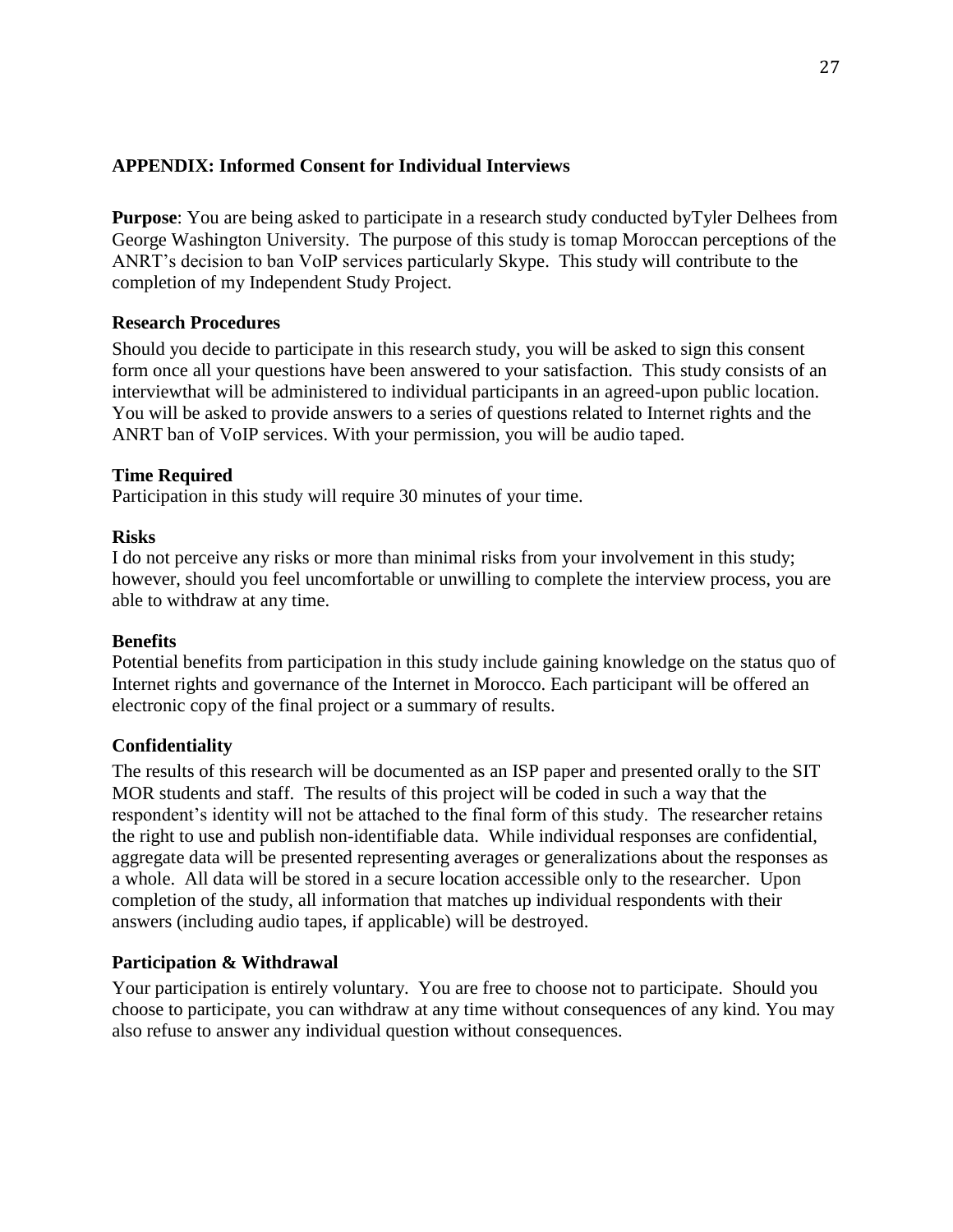## **Questions about the Study**

If you have questions or concerns during the time of your participation in this study, or after its completion or you would like to receive a copy of the final aggregate results of this study, please contact me at tdelhees@gwmail.gwu.edu or +212 6 96 67 81 66.

Researcher's Name: Tyler Delhees

\_\_\_\_\_\_\_\_\_\_\_\_\_\_\_\_\_\_\_\_\_\_\_\_\_\_\_\_\_\_\_\_\_\_\_\_\_\_

# **Giving of Consent**

I have read this consent form, and I understand what is being requested of me as a participant in this study. I freely consent to participate and have been given satisfactory answers to my questions. The investigator provided me with a copy of this form, and I certify that I am at least 18 years of age.

I give consent to be audio taped during my interview. \_\_\_\_\_\_\_\_ (initials)

| Name of Participant          |      |
|------------------------------|------|
| Name of Participant (Signed) | Date |
| Name of Researcher (Signed)  | Date |

# **Déclaration de consentement**

# **L'objectif d'étude**

Le but de cette étude est d'interpréter les perceptions morocaine de le decision de l'ANRT d'interdit les services de voix sur IP Skype en particulier. Cette étude contribuera à mon projet d'études indépendantes.

# **La durée et les éléments d'étude**

Cette étude sera dirigée pendant une période de trois semaines. L'étude inclura les observations et les interventions des participants en incluant leur travail sur terrain.

## **Les risques**

L'étude n'a aucun risque prévisible pour les participants. Cependant, si vous ne vous sentez pas confortable avec le procédé d'observation ou d'interview, vous êtes libre de terminer votre participation.

# **Compensation**